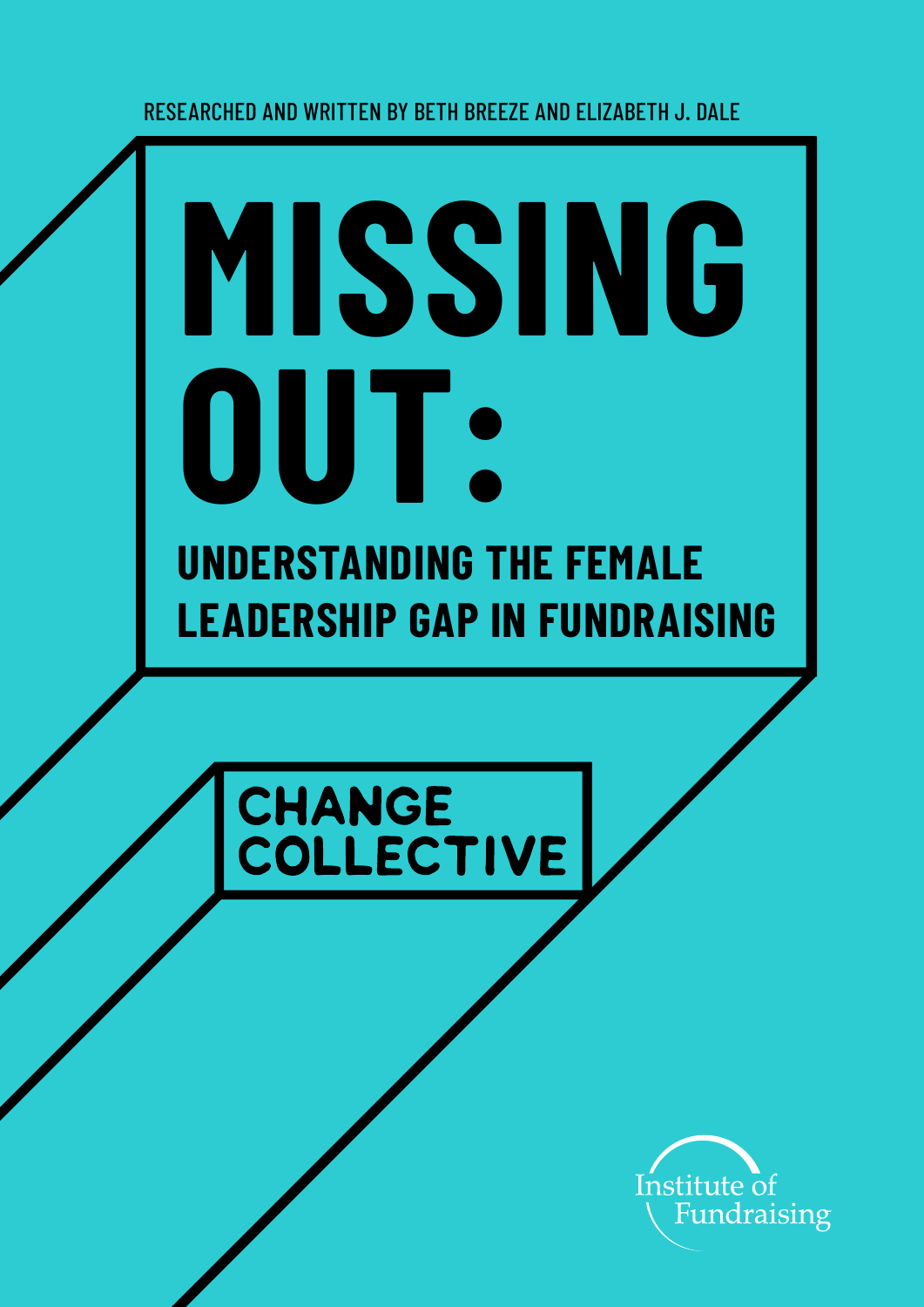## **CONTENTS**

|                                                                                                                                                                                                                               | 03 |
|-------------------------------------------------------------------------------------------------------------------------------------------------------------------------------------------------------------------------------|----|
|                                                                                                                                                                                                                               | 04 |
|                                                                                                                                                                                                                               | 05 |
|                                                                                                                                                                                                                               | 06 |
|                                                                                                                                                                                                                               | 08 |
| WHERE ARE WE NOW? WOMEN IN FUNDRAISING TODAY ____________________                                                                                                                                                             | 10 |
|                                                                                                                                                                                                                               | 12 |
| INSIGHTS FROM THE FRONT LINE: CASE STUDIES _________________________                                                                                                                                                          | 34 |
| <b>WOMEN TALK ABOUT FUNDRAISING LEADERSHIP:</b>                                                                                                                                                                               | 38 |
|                                                                                                                                                                                                                               | 42 |
|                                                                                                                                                                                                                               | 44 |
| NOTES And the contract of the contract of the contract of the contract of the contract of the contract of the contract of the contract of the contract of the contract of the contract of the contract of the contract of the | 46 |

## **FOREWORD**



#### **BY CAROL AKIWUMI, CHAIR OF IOF'S EQUALITY, DIVERSITY AND INCLUSION COMMITTEE**

I am delighted to see this new research report on women in leadership published. As Chair of the IoF's new EDI Committee, I am committed to ensuring that the Change Collective strategy succeeds in making a positive difference across the charity sector so that the fundraising profession can be truly representative of the communities that we serve.

For a long time we have known that the sector has a problem in equal representation at senior levels when it comes to gender. Fundraising is generally a female dominated profession (the IoF's Individual Membership is about 70% women), but that is not equally reflected in leadership roles and hasn't been for years.

This research – to my knowledge – is the largest and most comprehensive project looking into the issues of aspiration, challenge, and barriers experienced by women fundraisers in reaching leadership positions. The results are clear: women are missing out on leadership positions and experience systemic and sector-wide barriers to progression in their careers. It is shocking, if not unsurprising, that this research has found that while male and female fundraisers start their careers at around the same salary level, over time, a gap forms which means that men report current salaries that are on average 14.3% higher than women.

We need to change that, and now is the time for action and transformation. The report includes a number of recommendations, for fundraisers, for charities, and for the IoF to take forward. These should be the first steps to bring about change, and importantly shows how everyone has a positive role to play.

I look forward to taking this work forward as part of the EDI Committee at the IoF and hope that all charities and individuals reflect on what they can, and need to do, to bring about change.

Carol Akiwumi,

Carol Akiwumi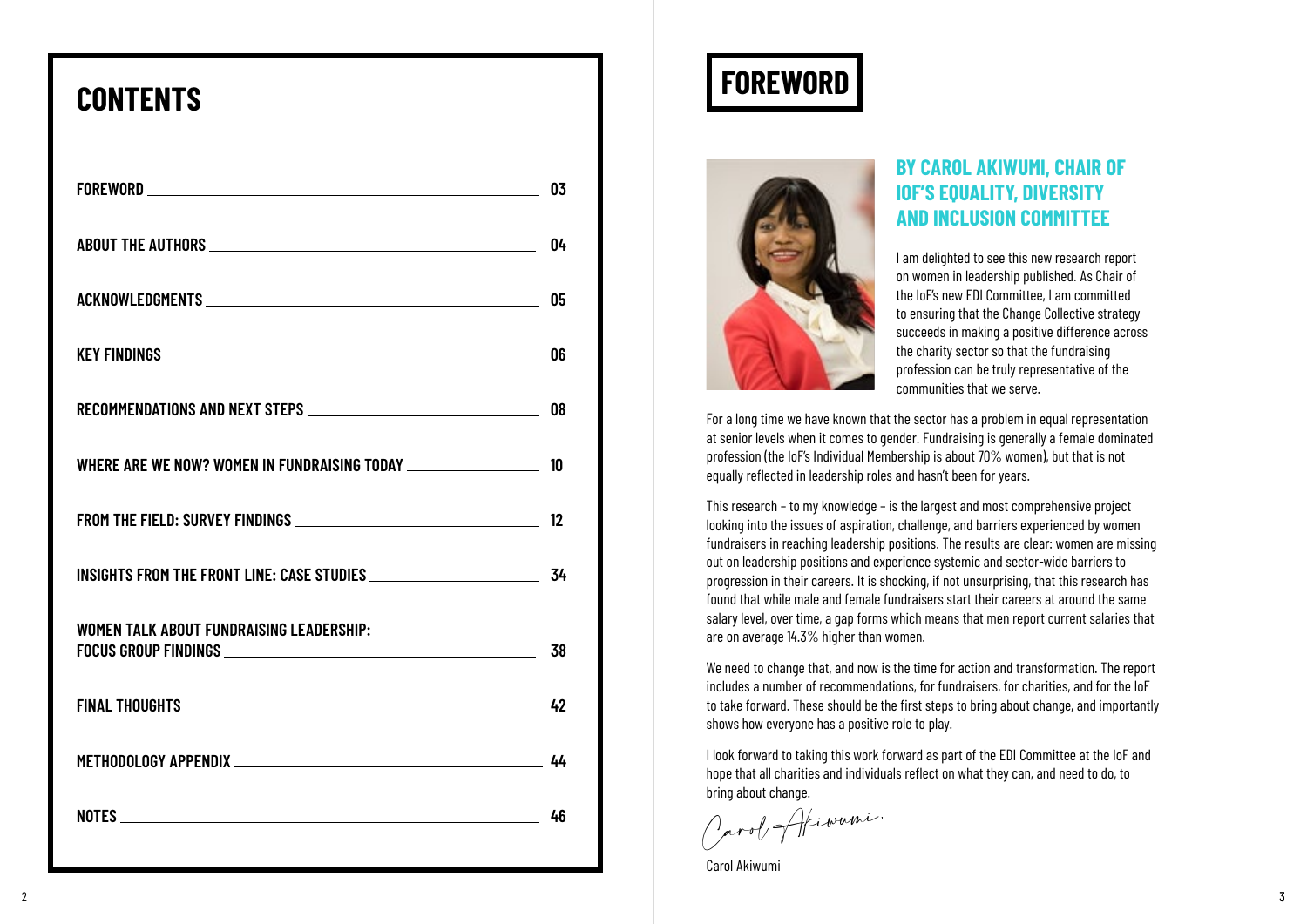First and foremost we are sincerely grateful to the hundreds of fundraisers – women and men – who took the time to participate in the survey, focus groups and case study interviews. Without your willingness to share your experiences, opinions and insights, this report would not be possible. Thanks also to Foundation Scotland and Womble Bond Dickinson for hosting the focus groups.

Sincere appreciation to the members of the Steering Group, who provided clear and informed guidance throughout the research process:

- **•** Virginia Anderson, Head of Fundraising & Communications, Bobath Scotland.
- **•** Loretta Bresciani Murray, Head of Fundraising, Abertay University.
- **•** Lucy Caldicott, Founder of ChangeOut.
- **•** Emily Casson, Digital Marketing Manager at Cats Protection, and Chair of Institute of Fundraising North East.
- **•** Andrea Metcalf, Deputy Director of People and Culture, ActionAid UK.
- **•** Joanna Moriarty, Director in the Charities and Social Enterprise practice at Green Park Executive Recruitment.
- **•** Louise Parkes, Chief Executive, Great Ormond Street Hospital Children's Charity
- **•** Ruth Smyth, Planning & Insight Director, BoldLight.
- **•** Sonya Trivedy, Executive Director of Income at Samaritans.

Thank you also to Daniel Fluskey, Head of Policy and External Affairs at the Institute of Fundraising, for his staunch support for this research from start to finish.

Lastly, thank you to the Institute of Fundraising for commissioning this research and to IoF North East for contributing to funding the project.





Beth Breeze is Director of the Centre for Philanthropy at the University of Kent, UK. She worked as a fundraiser before moving into academia to research philanthropy and fundraising and to set up a successful Master's degree programme in Philanthropic Studies. Her books include *The New Fundraisers: Who organises generosity in contemporary society?* published by Policy Press, which won the Association of Fundraising Professionals/ Skystone Partners research prize in 2018.



#### **BETH BREEZE, PHD ELIZABETH J. DALE, PHD**

Elizabeth J. Dale is an Assistant Professor in Nonprofit Leadership at Seattle University, USA and received her Ph.D. from the Indiana University Lilly Family School of Philanthropy. A former development director and CFRE, her research includes women's philanthropy and giving to women's and girls' causes, giving among LGBTQ donors, and the intersection of gender, philanthropy, and fundraising. In 2017, she published the article, **"Fundraising as women's work? Examining the profession with a gender lens"** in the *International Journal of Nonprofit and Voluntary Sector Marketing*. She holds a bachelor's degree in journalism and women's and gender studies from Ohio Wesleyan University and a master's degree in women's studies from The Ohio State University.

## <span id="page-2-0"></span>ABOUT THE AUTHORS **ALCOHOLY SERVICE SERVICES ACKNOWLEDGEMENTS**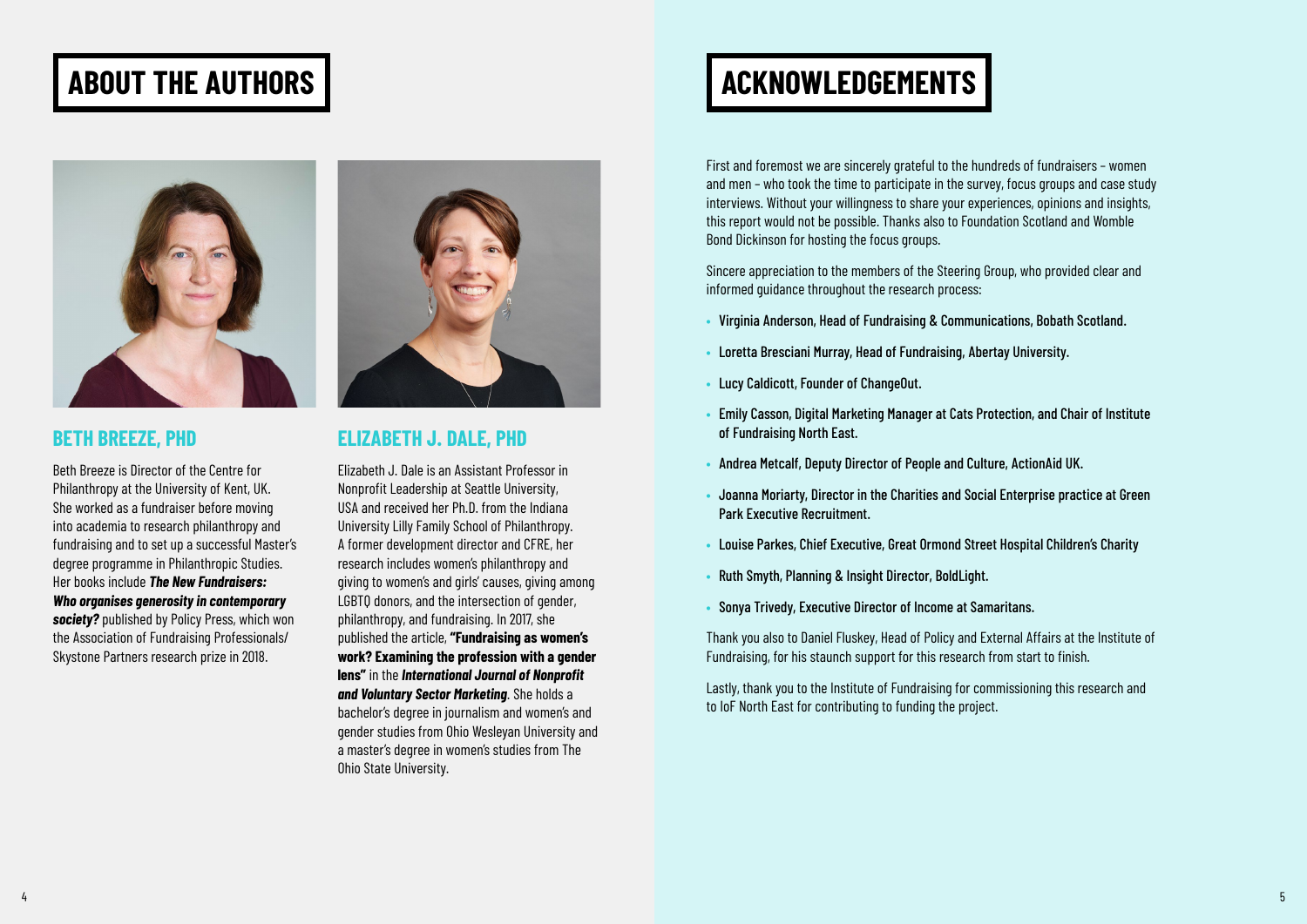To understand the experiences of women who currently hold, or aspire to hold, leadership positions in fundraising and how they differ from men, this study surveyed 790 female and male fundraisers, alongside focus groups with 15 women from across the UK, and interviews with 6 female fundraising leaders. The findings shed light on their experiences, and identify strategies and mechanisms to help ensure that gender does not prevent talent from rising to the top jobs in fundraising. We acknowledge the importance of fully understanding how all aspects of identity impact on workplace experience, notably ethnicity, sexual orientation, class, age, and disability, and call for further explorations of minority experiences, as well as the cumulative experience of identity known as "intersectionality."

Women in fundraising are disproportionately missing out on achieving the leadership roles they aspire to, and charities are missing out on securing all of the available talent needed to achieve their missions. This is a longstanding and ingrained problem in the charity sector, rooted in deep cultural and systemic issues that extend well beyond the sector itself. The full scope of this problem needs to be understood and addressed as a matter of urgency.

#### **THE GENDER GAP: SALARY & LEADERSHIP**

- **•** A greater number of men occupy fundraising positions in the largest organisations in the charity sector (those with incomes of £10 million or more). Women are more likely to hold part-time positions; 25% of women work part-time compared to just over 13% of men.
- **•** The salaries of male and female fundraisers begin around the same level (c.£20,000) but over the course of their careers the gap grows. Amongst those working full-time, men reported current salaries that were 14.3% higher than women. Average current salaries were £42,655 for women and £49,766 for men.
- **•** Whilst women and men are equally likely to be part of the senior management team, men are more likely to describe their job as a 'leadership role', reflecting a gender difference in how leadership is understood and, perhaps, how comfortable men are in describing themselves as leaders.

#### **BARRIERS AND CHALLENGES: FLEXIBILITY, STEREOTYPING, AND SUPPORT**

- **•** The main barrier that women experience in realising their leadership ambitions is the availability of broad flexibility in relation to hours and working patterns.
- **•** Female fundraisers are far more likely than men to claim that they have experienced stereotyping

and/or preconceptions based on their gender. Women are significantly more likely to report being stereotyped by board members and donors, whereas men are more likely to report being stereotyped by colleagues.

- **•** We found that women experience a lack of recognition of, and appropriate policies to account for, the full range of women's health needs.
- **•** There is also a lack of sector initiatives and actions to support women who aspire to leadership roles

#### **KEY FACTORS THAT WOULD ENCOURAGE WOMEN TO LEADERSHIP POSITIONS**

- **•** Commitment to flexible working.
- **•** Support of a mentor.
- **•** A role with trust and responsibility.
- **•** Training opportunities.
- **•** Visible role models of women in fundraising leadership positions.
- **•** Seeing a diverse leadership team.

We find a need for greater precision on the part of charities about what 'flexibility' means, a focus on outcomes over presenteeism, greater transparency in salary-setting and promotions criteria, and changes to recruitment processes to eliminate unconscious bias.

This report argues that we need to challenge the widespread assumptions that achieving a leadership position in fundraising and having flexibility are mutually exclusive alternatives, and that women lack the confidence or desire to lead.

## <span id="page-3-0"></span>**KEY FINDINGS**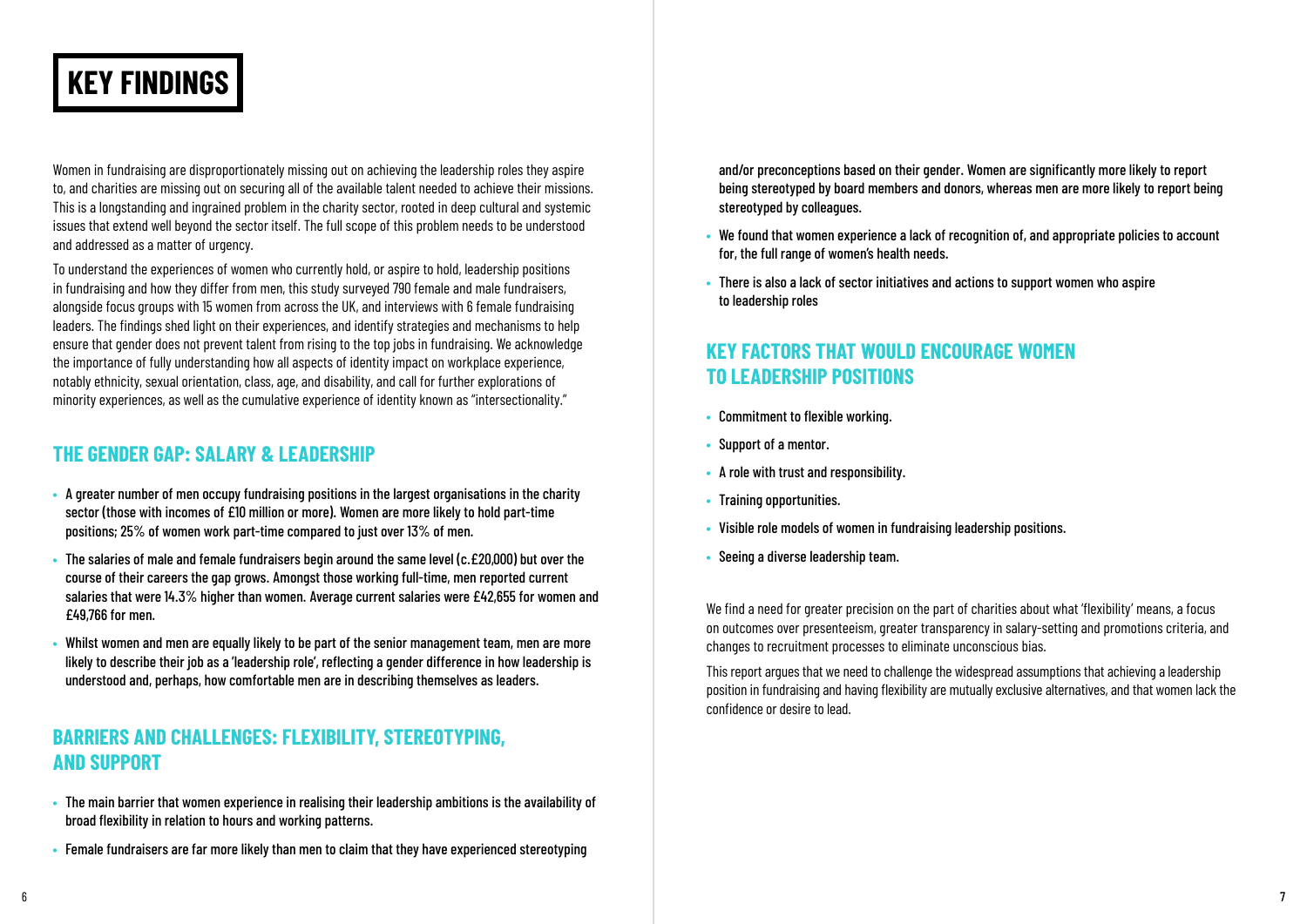Based on the study findings, the authors propose the following recommendations for charities, fundraisers, and the Institute of Fundraising to address barriers that female fundraisers commonly face in their careers.

#### **CHARITIES**

- **•** Invest in promoting and recruiting diverse candidates to Boards and Senior Management because of the importance of role models in encouraging persistence in female leadership ambitions. Review general recruitment practices to identify and root out potential for unconscious bias, for example, by concealing the gender of applicants whilst shortlisting, and engage proactive recruitment to encourage diverse candidates to apply.
- **•** Educate trustees about stereotyping and preconceptions based on gender and the experiences of women in the charity sector and have a zero harassment policy for trustees, donors, and staff within the organization.
- **•** Investigate the gender pay gap within your charity. Be transparent about findings and share your plans to take steps to close the gap with appropriate haste.
- **•** Design a working environment to suit those most in need of flexibility, which will result in a better environment for all. Be as clear and open-minded as possible on the detail of flexible working conditions in job adverts to provide clarity for women considering applying for leadership positions within the charity.
- **•** Make use of available technology to enable maximum meaningful flexibility, for example, hosting meetings online to avoid unnecessary travel, using VPNs (Virtual Private Networks), and facilities for sharing computer files to enable collaboration between job share partners and across part-time staff working on the same projects.

#### **FUNDRAISERS**

- **•** Consider making a formal career plan, using tools and advice provided by sector bodies such as the Institute of Fundraising.
- **•** When looking for a new job, ask for clarity about what flexibility is on offer, and use your fundraising skills to negotiate the package that is right for you.
- **•** When appropriate in relation to career stage, take up opportunities to serve as a mentor, and take advantage of training and support to effectively fulfill this role.
- **•** When time and personal commitments allow, consider serving as a trustee for another charity to help change the gender balance of charity boards, and to help challenge stereotyping that occurs in recruitment processes, governance and interactions with staff.
- **•** Ensure that you take advantage of opportunities to be mentored, to pursue professional development, and – where feasible – to engage in networking opportunities, including online and in real life. Mutual aid and support are crucial in growing confidence and learning about leadership opportunities.

#### **INSTITUTE OF FUNDRAISING**

- **•** Promote and celebrate role models across the sector to inspire female fundraisers who aspire to leadership positions.
- **•** Lead a mentorship initiative to assist fundraisers, with a particular emphasis on women and under-represented populations who aspire to leadership positions, to find a mentor, and to provide guidance on best practice in being a mentor and supporting others.
- **•** Provide career planning tools and support on the website and through training programmes.
- **•** Proactively participate in policy discussions relating to matters that disproportionately impact female staff and workplace conditions such as maternity leave and pay, flexible working legislation, menopause policies at work, and child care provisions.
- **•** Commission further research to better understand how all protected characteristics age, disability, gender reassignment, marriage and civil partnership, pregnancy and maternity, race, religion or belief, sex, and sexual orientation—are holding back talented fundraisers.

## <span id="page-4-0"></span>**RECOMMENDATIONS FOR NEXT STEPS**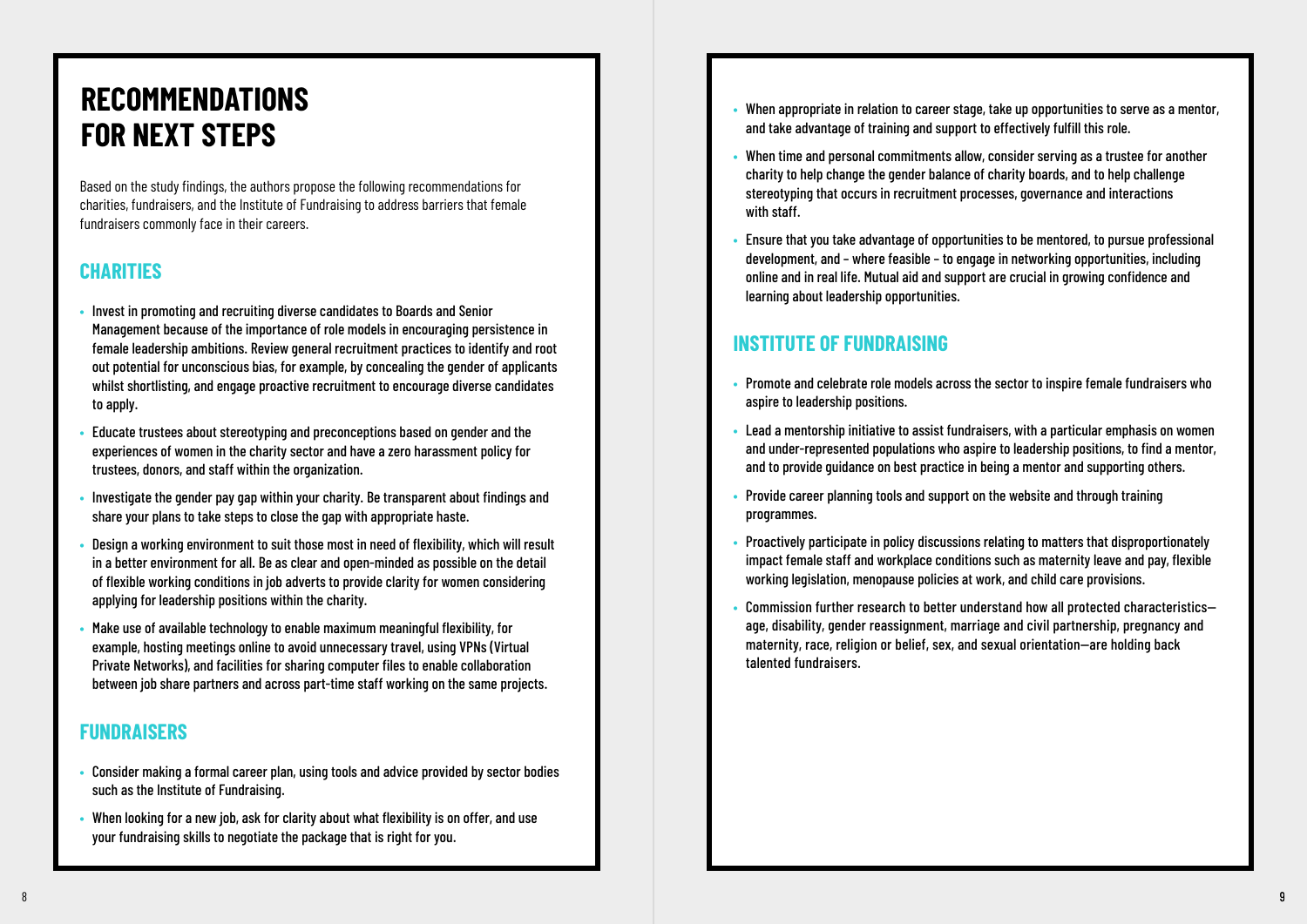In the century that fundraising has existed as a paid career it has increasingly become an overwhelmingly female profession, particularly since the 1990s. Whilst the pioneers who forged the industry in the years after the First World War were all men, the gender composition of the fundraising workforce has changed drastically. Today, three quarters (76%) of professional fundraisers in the UK are women<sup>1</sup>, and the same pattern is evident in similar countries including the USA, where 73% of the fundraising workforce is now women, up from  $55\%$  in 1996<sup>2</sup>.

### <span id="page-5-0"></span>**WHERE ARE WE NOW? WOMEN IN FUNDRAISING TODAY**



We acknowledge there are multiple factors relating to personal identity that influence people's experience in the workplace. Whilst this report focuses on gender, including some analysis of how gender interacts with other characteristics such as race and disability, the Institute of Fundraising is undertaking further projects within the 'Change Collective' initiative, that will examine other aspects of fundraisers' diversity<sup>4</sup>.

The reliance of charities on women's fundraising work is clear. Yet the dominance of women in the fundraising ranks is not equally reflected in fundraising leadership positions. In the top 100 fundraising charities in the UK, there are 52 female directors of fundraising<sup>3</sup>. Assuming—as we do—that talent is equally spread across the genders, this means there are more than 20 women missing from the leadership roles in the 100 biggest (and, arguably, most prestigious) charities.

This research set out to understand the experiences of UK fundraisers—both staff and leaders—and the challenges facing women who aspire to leadership positions.

Whilst much of this report is occupied with painting a picture of the reality of female fundraisers today, our goal is to move beyond description to make useful recommendations in support of the Institute of Fundraising's vision, as set out in the Change Collective manifesto, to achieve an equal, diverse and inclusive profession.

The broader context of this study is a society that continues to facilitate disproportionate male success in almost every aspect of life, from politics to business to science. After the December 2019 UK general election, media headlines highlighted the 'record numbers' of women who had been elected as there are now 220 female members—yet this still only constitutes a third (34%) of the available seats in the House of Commons. Politics is at least more representative in gender terms than big business, as in March 2018 it was noted that there were a larger number of FTSE 100 leaders named David (9) than there were female CEOs (7) $^{\rm 5}$ . Whilst the figure of 7% female leaders in these largest listed companies is obviously paltry, it is twice as high as the percentage of female winners of Nobel prizes in the sciences – just 20 of the 600 awards (3.5%) for physics, chemistry, medicine, or physiology have gone to women.

These varied examples show that women's route to leadership continues to be more problematic, and often more challenging, than those experienced by men, regardless of the field in which they seek success. And women's path to professional success also involves additional hurdles created by broader social norms and currents that have recently been in the spotlight. The *#MeToo* movement has highlighted the widespread experience of sexual harassment and assault, in particular its impact on women's careers. The sharing of previously untold stories also underlies the Everyday Sexism project<sup>6</sup>, which invites women to recount their daily experiences of sexist behavior, creating an immense catalogue of challenges that women must confront in addition to the personal and professional challenges faced by their male

colleagues and friends. The charity sector is, of course, not immune to these currents as shown, for example, by the President's Club scandal<sup>7</sup> which exposed the extent to which unacceptable attitudes and behaviour towards women exist even within efforts that purport to make the world a better place.

This report has been commissioned at a time when we are more aware than ever of the blatant and illegal harassment faced by many women, and also the existence of subtle obstacles—be they internal, societal, or both—on the path to women's professional success. There is heightened awareness that these experiences affect the daily lives of women and their ability to fulfil their potential. But there has been less focus on what can be done in the face of these challenges to create greater equality – to answer the call that 'brave conversations' be translated into 'meaningful action' to rectify unjust behavior<sup>8</sup>. This report is an attempt to offer both description and prescription in relation to the experiences of women in fundraising, and what needs to be done to prevent women from missing out on the leadership roles they aspire to, and to prevent the charity sector – and indeed wider society – from missing out on all of the talent that could be deployed to fulfil their missions, which include addressing some of society's most difficult and urgent problems.

### 76% OF PROFESSIONAL FUNDRAISERS IN THE UK ARE WOMEN

#### THERE ARE MORE THAN 20 WOMEN MISSING FROM THE LEADERSHIP ROLES IN THE 100 BIGGEST CHARITIES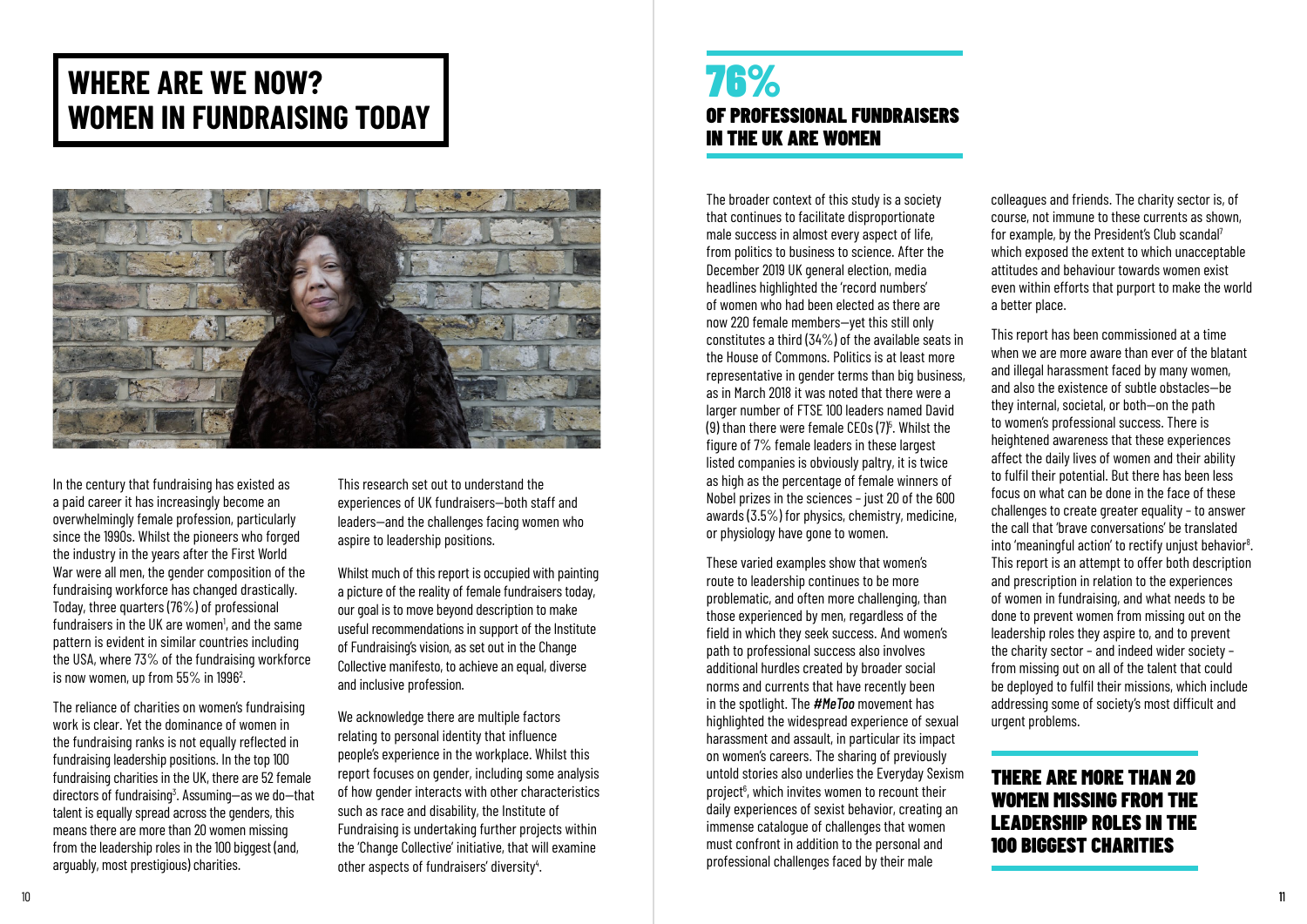## <span id="page-6-0"></span>**FROM THE FIELD: SURVEY FINDINGS**

During October 2019, an online survey was completed by 790 professional (paid) UK fundraisers who answered over 70 questions on topics such as their:

- **•** Pathways into fundraising;
- **•** Career progression and ambitions;
- **•** Workplace culture;
- **•** Availability of flexible working, mentors and role models;
- **•** Attitudes about leadership in fundraising;
- **•** Policies, practices and experiences of gender discrimination;

The respondents aligned with industry data, which reflects that fundraisers are predominantly white, heterosexual, and people without disabilities. Also reflecting what is known of the current composition of the fundraising profession $^{\rm 9}$ , most (58%) of our respondents were under age 40.

The survey was distributed by the Institute of Fundraising and shared among a number of social media channels in order to reach a broad array of paid fundraisers in the UK. While we endeavoured to recruit men as well as women to complete the survey, the vast majority (91.4%) of respondents were women, which under-represents the c.30% of the Institute's membership who are men. Further, the number of people providing responses to each question varies from question to question; therefore, percentages are calculated not from the total number of responses, but from the total of those that responded to each question. For more information on the research design, please see the Methodology Appendix.

#### **SURVEY DEMOGRAPHICS**

Below we highlight the overall demographic representation of the survey respondents. We specifically asked respondents to report their gender, age, race/ethnicity, whether they had a disability, and their sexual orientation. We also asked respondents if they cared for children, adults, or other family members since all kinds of caring responsibilities disproportionately fall to women.

#### TABLE 1: SUMMARY OF RESPONDENTS' DEMOGRAPHICS

| <b>GENDER</b>                    | <b>FEMALE</b>                         | 91.4% |
|----------------------------------|---------------------------------------|-------|
|                                  | <b>MALE</b>                           | 8.6%  |
| <b>SEXUAL ORIENTATION</b>        | LGBT <sub>0</sub>                     | 11.9% |
| <b>AGE</b>                       | UNDER 30                              | 20.1% |
|                                  | 30-39                                 | 38.0% |
|                                  | $40 - 49$                             | 25.2% |
|                                  | $50 - 59$                             | 13.3% |
|                                  | $60+$                                 | 3.3%  |
| <b>RACE/ETHNICITY</b>            | <b>WHITE</b>                          | 92.9% |
|                                  | MIXED/MULTIPLE ETHNIC GROUPS          | 2.8%  |
|                                  | ASIAN/ASIAN BRITISH                   | 1.9%  |
|                                  | BLACK/AFRICAN/CARIBBEAN/BLACK BRITISH | 0.8%  |
|                                  | OTHER ETHNIC GROUP                    | 1.0%  |
|                                  | PREFER NOT TO SAY                     | 0.6%  |
| <b>DO YOU HAVE A DISABILITY?</b> | <b>YES</b>                            | 7.5%  |
|                                  | N <sub>0</sub>                        | 91.4% |
|                                  | PREFER NOT TO SAY                     | 1.1%  |
| <b>LOCATION</b>                  | <b>LONDON</b>                         | 32.4% |
|                                  | <b>ENGLAND - SOUTH EAST</b>           | 18.4% |
|                                  | <b>SCOTLAND</b>                       | 11.0% |
|                                  | <b>ENGLAND - SOUTH WEST</b>           | 10.4% |
|                                  | <b>ENGLAND - WEST MIDLANDS</b>        | 5.2%  |
|                                  | <b>ENGLAND - EAST OF ENGLAND</b>      | 4.7%  |
|                                  | <b>ENGLAND - NORTH WEST</b>           | 4.7%  |
|                                  | ENGLAND - YORKSHIRE AND THE HUMBER    | 4.4%  |
|                                  | <b>ENGLAND - EAST MIDLANDS</b>        | 4.2%  |
|                                  | <b>WALES</b>                          | 2.7%  |
|                                  | <b>ENGLAND - NORTH EAST</b>           | 1.4%  |
|                                  | NORTHERN IRELAND                      | 0.4%  |
|                                  | PREFER NOT TO SAY                     | 0.3%  |
| <b>N (NUMBER OF RESPONDENTS)</b> |                                       | 790   |

#### FUNDRAISERS ARE PREDOMINANTLY WHITE, HETEROSEXUAL, AND PEOPLE WITHOUT DISABILITIES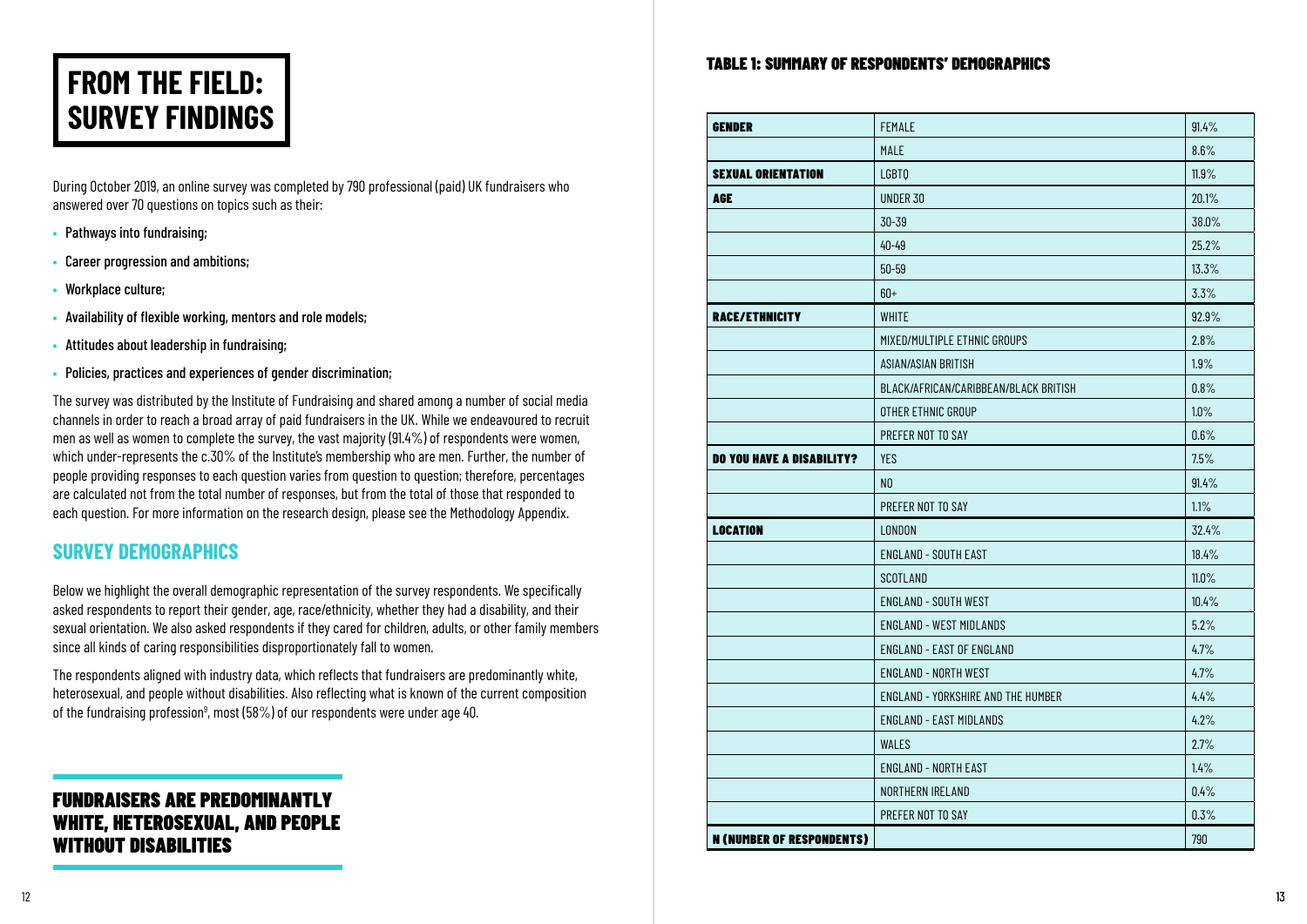#### **CURRENT FUNDRAISING ROLE**

Respondents reported their current job title, area of fundraising, size of their organisation, whether they were full-time or part-time, whether their position was part of the senior management team, and the number of years they had been a fundraiser.

The majority of respondents were managers (38%) or fundraisers/officers (28%), worked for organisations with incomes of £1 million or more (77%), were located in London (32%) or South East England (18%), and had fundraising responsibilities over multiple areas (40%). Three-quarters of respondents worked full-time and just over one-third were part of the senior management team. On average, fundraisers participating in this survey had just under 11 years of experience.

#### CURRENT FUNDRAISING ROLE



MAIN AREA OF FUNDRAISING



#### **DO YOU CURRENTLY HAVE CARING RESPONSIBILITIES?**

### 44% OF FUNDRAISERS REPORTED CARING FOR OTHERS ALONGSIDE THEIR CAREERS



Almost half (44%) of fundraisers reported caring for others alongside their careers. Fundraisers are primarily caring for school-age and pre-school children, over 13% are caring for adult children, parents, or other family members, and 10.5% selected multiple types of caring responsibilities.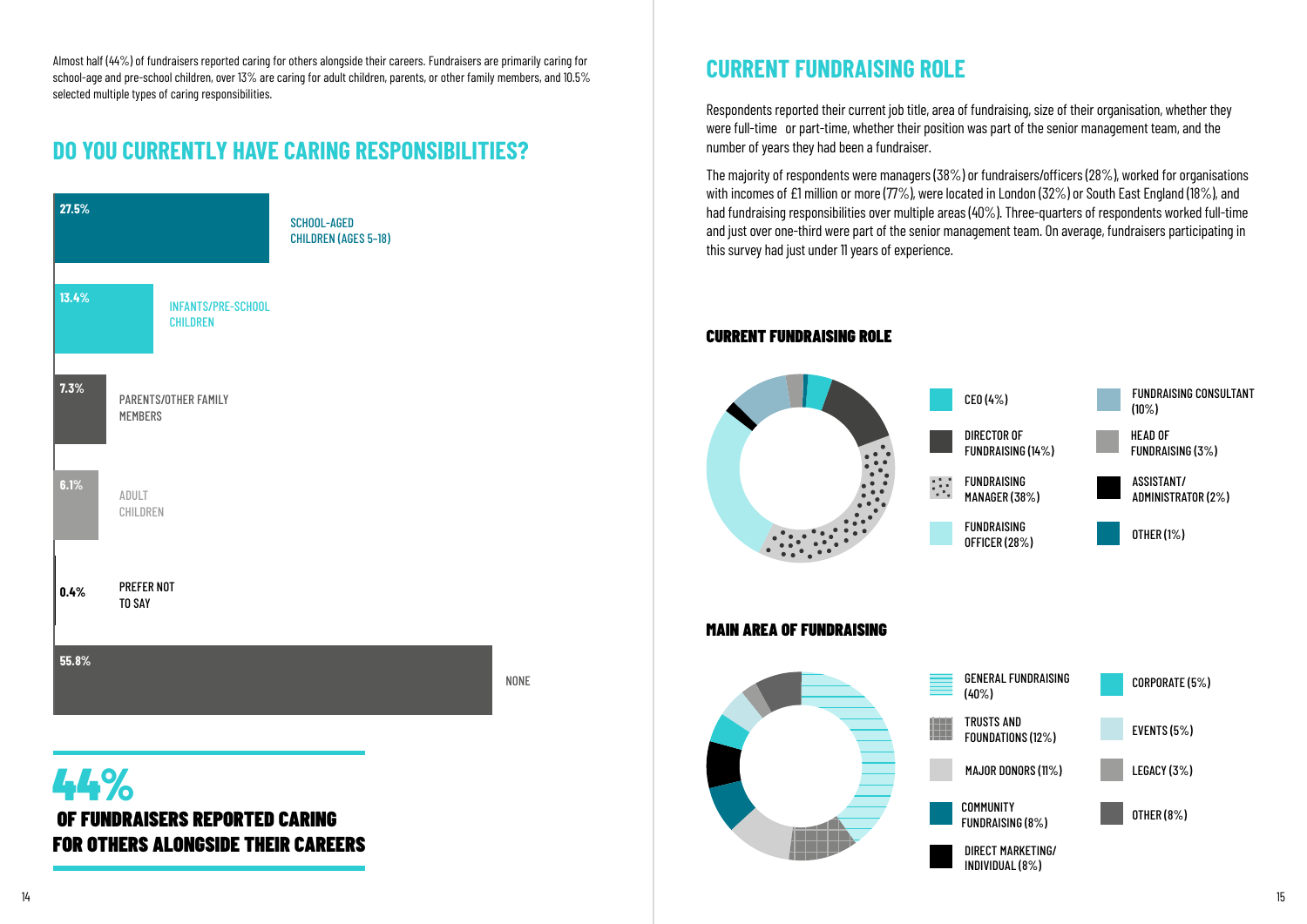#### **YEARS OF EXPERIENCE IN FUNDRAISING**

#### **DO YOU WORK FULL-TIME OR PART-TIME?**



| 39%      | MAJOR (ANNUAL INCOME OVER £10M)                                               |
|----------|-------------------------------------------------------------------------------|
| 38%      | LARGE (ANNUAL INCOME £1M-£10M)                                                |
| 14%      | MEDIUM (ANNUAL INCOME £100,000-£1M)                                           |
| 7%<br>2% | SMALL (ANNUAL INCOME £10,000-£100,000)<br>MICRO (ANNUAL INCOME UNDER £10,000) |

### **ORGANIZATION SIZE ARE YOU PART OF THE SENIOR MANAGEMENT TEAM?**





0–1 YEARS

2–4 YEARS



5–9 YEARS

10–14 YEARS

15–19 YEARS

20+ YEARS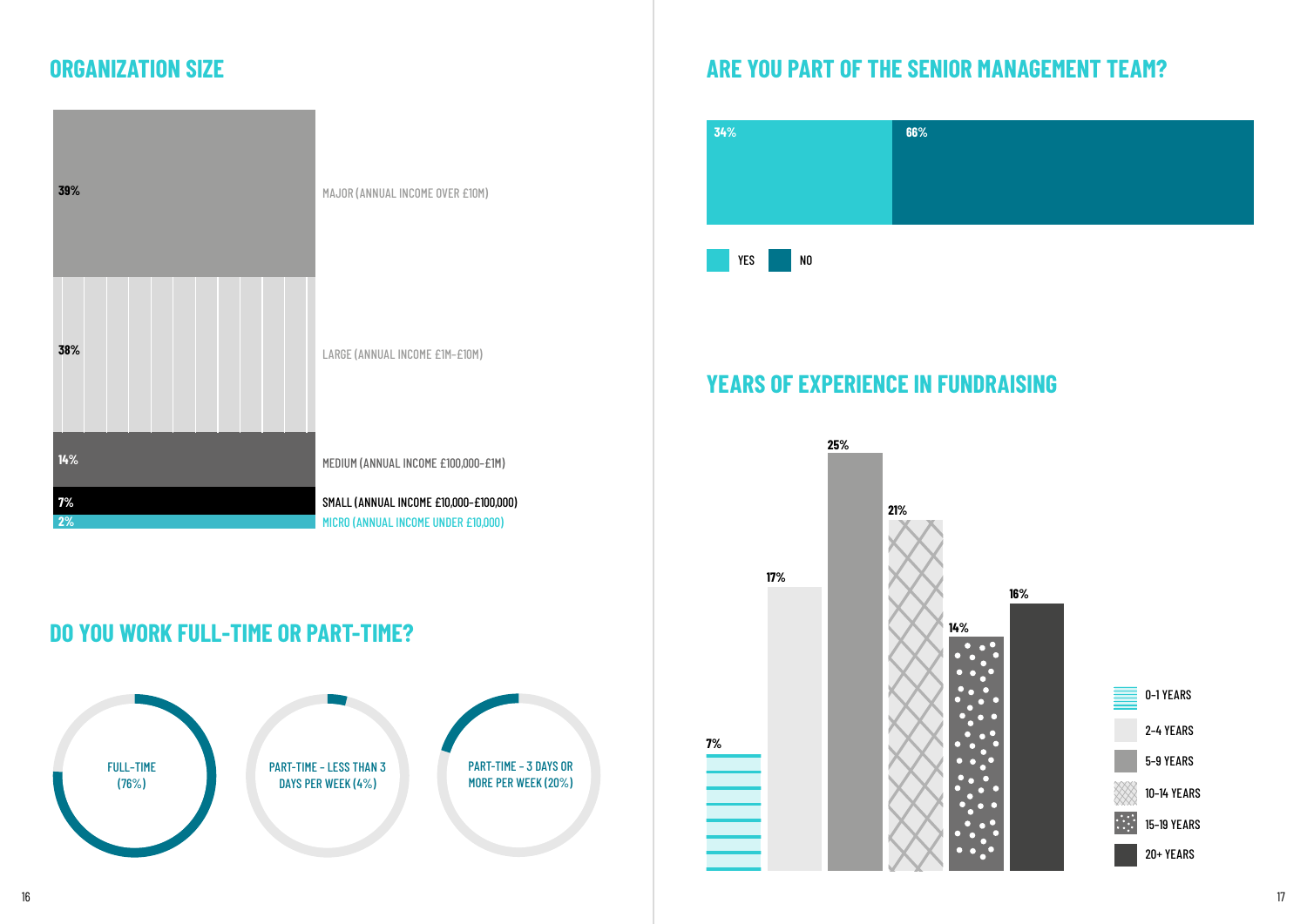### **GENDER AND FUNDRAISING POSITIONS**

As prior research has documented a gap in women's leadership roles in fundraising, we set out to gather a more nuanced understanding of the ways that fundraising positions differ by gender. While the statistical associations we present are robust unless otherwise stated, it is important to remember that women were over-represented in the survey sample compared to men.

#### ORGANISATION SIZE

Consistent with prior research, we find a higher percentage of men occupying fundraising positions in the largest organizations in the charity sector. Among major organizations (income over £10m), 48.5% of men compared to 38% of women worked in major organizations, although this was not statistically significant.

#### FULL TIME VS. PART TIME WORK

Women were more likely to report that they worked part-time. Over 25% of women held part-time positions compared to just over 13% of men. Statistically, women were significantly more likely to occupy a part-time position than men.



Notes: Percentages presented are summary statistics. Statistical significance axis labels as follows: \*\*\**p*<0.01, \*\**p*<0.05, \* *p*<0.1. Statistical significance is based on Chi-squared test results. See Methodology Appendix for further details.

 **"It would be great to see more role models of senior leaders working part time and/or flexibly so they can also manage some level of family life too. Surely in today's world we don't always need to be present in a London-based head office for five full days a week to be able to carry out a senior leadership role effectively?"**



**Research respondent**

Notes: Percentages presented are summary statistics. Statistical significance is shown by asterisk use in axis labels as follows: *\*\*\*p*<0.01*, \*\*p*<0.05*, \* p*<0.1*.*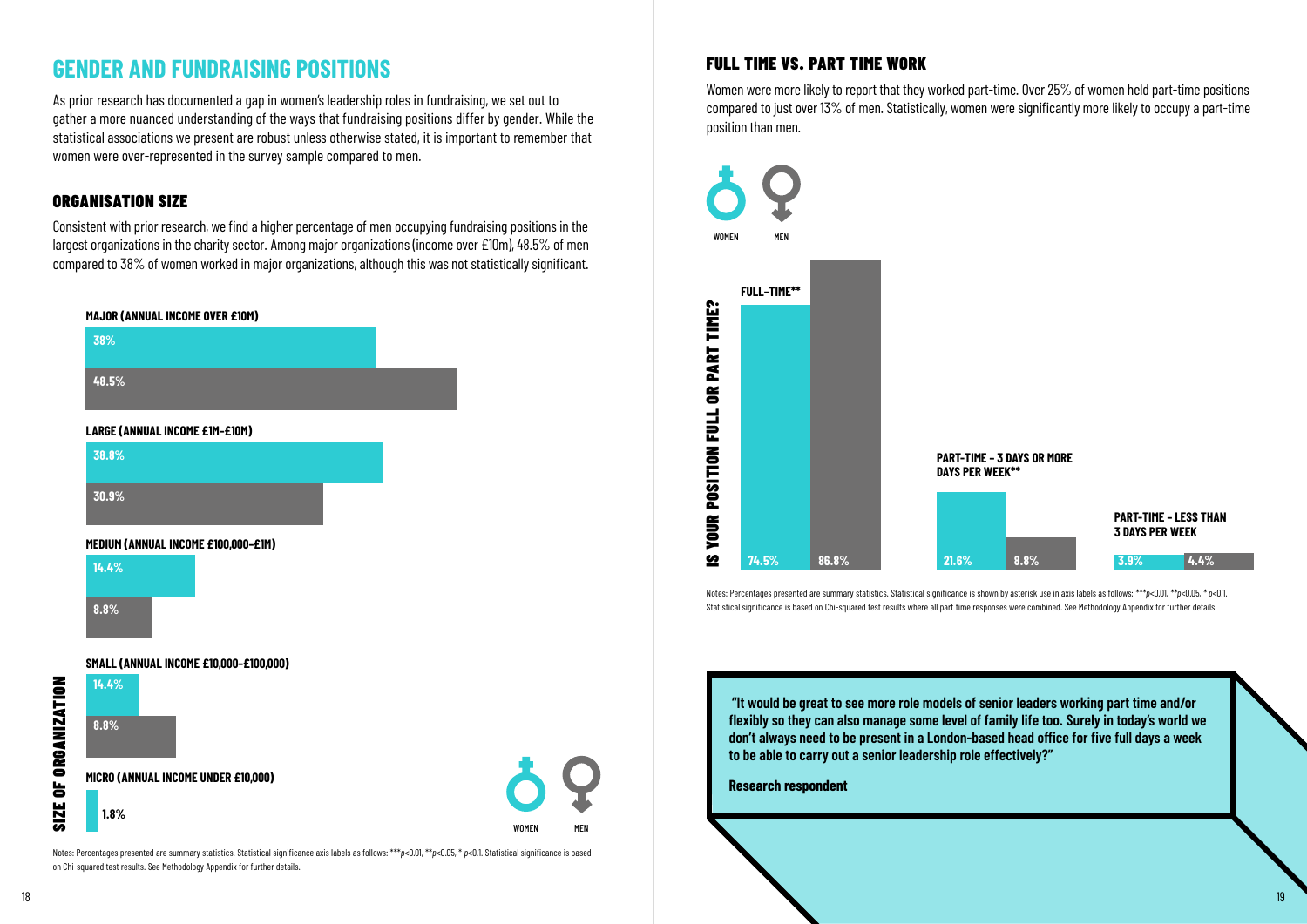

|                     | MEAN**  | <b>MEDIAN</b> |
|---------------------|---------|---------------|
| <b>MEN</b>          | £49,766 | £46,000       |
| <b>WOMEN</b>        | £42,655 | £37,000       |
| $%$ in favor of men | 14.3%   | 19.5%         |

#### SENIOR MANAGEMENT TEAM

While a slightly higher percentage of men reported that their positions were part of the senior management team, the difference was not statistically significant.

#### TABLE 2A: STARTING SALARY (ALL RESPONDENTS)

#### TABLE 3: MEAN SALARY BY POSITION (ALL FULL-TIME RESPONDENTS)

#### TABLE 2B: CURRENT SALARY (ALL FULL-TIME RESPONDENTS)

#### YEARS OF EXPERIENCE

We asked survey respondents to report both their annual current salary as well as their starting salary. The 2018 Change Collective report found that men earned 10.8% more on average than women (as calculated by hourly pay) and that the median pay gap was 9.3% in favour of men. This is in line with data in the U.S. which also finds a gender gap in fundraising salaries<sup>10</sup>.

Men averaged a higher number of years of experience than women: the mean years of experience for men was 14.2 years compared to 10.6 years for women. This gap could potentially be explained by women leaving the work force to give birth and engage in child rearing responsibilities and was also driven by the number of women in more junior positions. Importantly, there were no male respondents who held assistant/administrator roles.

#### SALARY

We further investigated how men's and women's salaries varied by position. Our findings show that pay differences can be attributed to the number of women in assistant/administrator positions and that there are significant differences in pay in manager roles. While differences continue among directors and CEOs, these were not statistically significant.

Our analysis revealed several interesting trends. First, we found no statistical difference in the starting salaries of men and women (see Table 2A). However, across all full-time respondents, men reported current salaries that were 14.3% higher than women.

Notes: Statistical significance is shown by asterisk use in axis labels as follows: \*\*\* p<0.001, \*p<0.01, \*p<0.05. Statistical significance is based on independent t-test results. See Methodology Appendix for further details.

A number of factors can influence someone's current salary beyond gender including other demographic variables such as age, race/ethnicity, disability, and sexual orientation, as well as years of experience and organisation size. In our analysis we find that amongst personal identity characteristics, gender was the only significant predictor of salary. However, once age, years of experience, and organisation size were accounted for, the gender difference in salaries fades. This suggests that structural factors – notably enabling women to stay in the workforce, get promoted, and access jobs in larger organisations - are a more important concern than direct gender pay disparities.

Notes: Percentages presented are summary statistics. Statistical significance is shown by asterisk use in axis labels as follows: *\*\*\*p*<0.01*, \*\*p*<0.05*, \* p*<0.1*.*  Statistical significance is based on Chi-squared test results. See Methodology Appendix for further details.



Notes: Statistical significance is shown by asterisk use in axis labels as follows: *\*\*\* p*<0.001*, \*\*p*<0.01*, \*p*<0.05. Statistical significance is based on independent t-test results. See Methodology Appendix for further details.

|              | <b>MEAN</b> | <b>MEDIAN</b> |
|--------------|-------------|---------------|
| <b>MEN</b>   | £20,032     | £19,700       |
| <b>WOMEN</b> | £21,186     | £20,000       |

|                                | <b>MEN</b> | <b>WOMEN</b> | <b>DIFFERENCE</b> |
|--------------------------------|------------|--------------|-------------------|
| <b>CEO</b>                     | £81,500    | £72,470      | £9,030            |
| <b>DIRECTOR</b>                | £66,581    | £64,284      | £2,297            |
| <b>MANAGER</b>                 | £46,047    | £40,698      | £5,349**          |
| <b>FUNDRAISER/OFFICER</b>      | £28,375    | £29,770      | (E1, 395)         |
| <b>ASSISTANT/ADMINISTRATOR</b> |            | £22,335      | n/a               |
| <b>CONSULTANT</b>              | £67,433    | £68,600      | (E1, 167)         |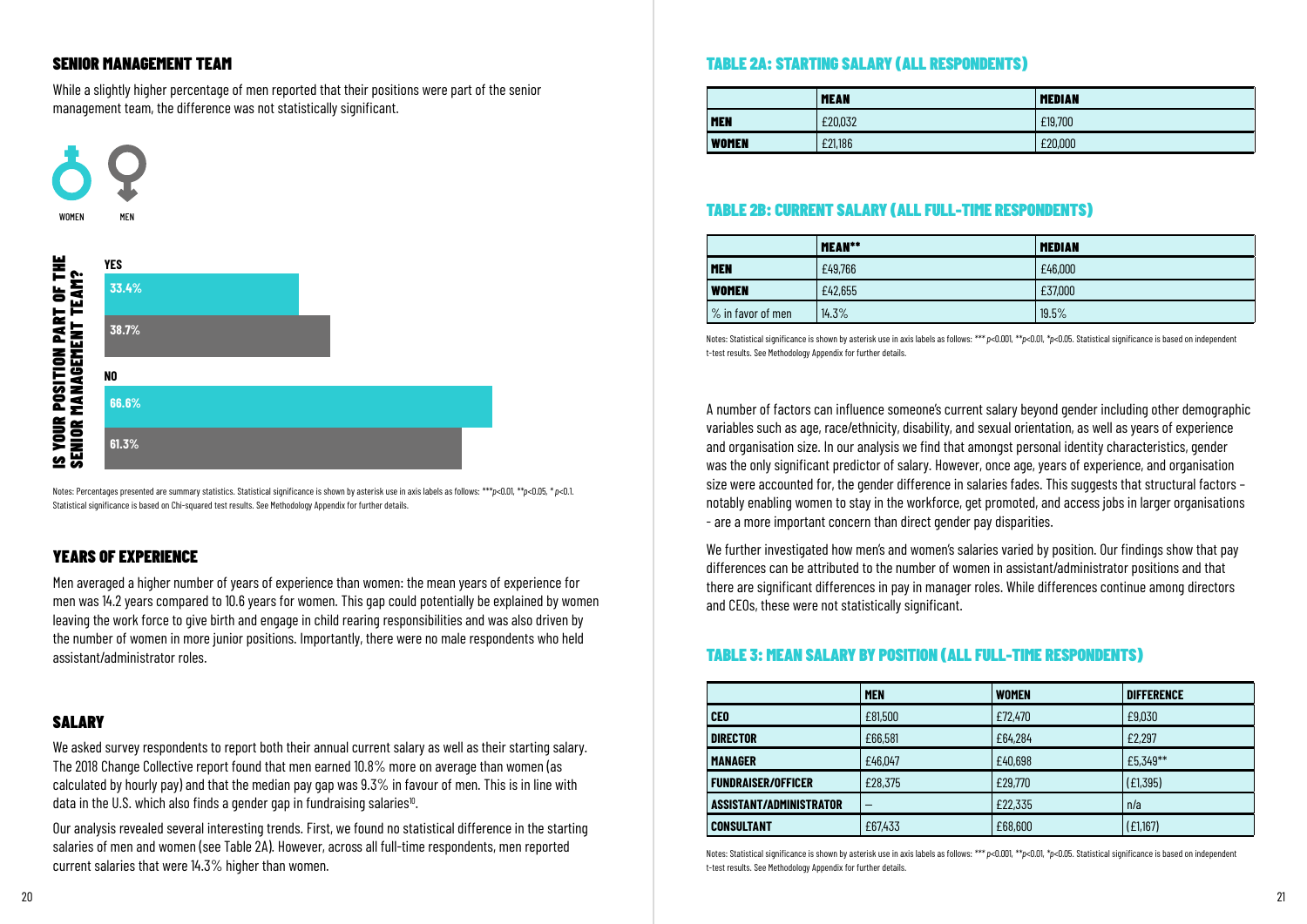#### **INFLUENCES ON FUNDRAISING LEADERSHIP**

#### **NEGOTIATION**

Based on prior research showing that women are often penalised for negotiating in the workplace<sup>n</sup>, we wanted to understand whether female fundraisers faced similar barriers. In the survey, 41% of women and 34% of men negotiated their salary, though, given the small number of male respondents, this difference is not statistically significant. While almost 48% of women in our survey said they got what they wanted in their salary negotiation (compared to 39% of men), almost twice as many women said they were unsuccessful at negotiating compared to men (16% vs. 9%).

We also found that women were more likely to negotiate their hours or schedule as compared to men. Almost 52% of women and just 40% of men negotiated their hours. Here, men were more successful at getting everything they negotiated for (77%) compared to 67% of women. Based on the survey responses, nonprofits seem more likely to agree to negotiate a fundraiser's hours than salary. Women's desire for and decision to negotiate for flexibility may also mean that they forgo negotiating on salary.



Notes: Percentages presented are summary statistics. % successful reports individuals who responded that they "got everything I negotiated for." Statistical significance is shown by asterisk use in axis labels as follows: \*\*\*p<0.01, \*\*p<0.05, \*p<0.1. Statistical significance is based on Chi-squared test results. See

**"I have been a Director of Fundraising for over 10 years, during this time other Directors with less experience have consistently earned more, and received more pay rises and bonuses, because I have used my negotiation 'opportunities' to discuss flexible working (due to caring responsibilities)."**

**Research respondent**





**"During my first year managing a team, a male team member moved from another team to mine. He did the same role as me, minus the management of the team (and I was his manager). I found out during salary reviews, that he was paid 25% more than me. On raising this repeatedly over a couple of years, nothing changed. I left the organisation."**

**Research respondent**

**"I found out my male predecessor was being paid £4,000 more than me in the same role (on my last day at the organisation) - we had the same experience when we started and had been there exactly the same amount of time when we both left. The only difference was gender." Research respondent**

**"A male with less experience was hired at a higher salary. Meanwhile, I was given more responsibilities with no pay raise." Research respondent**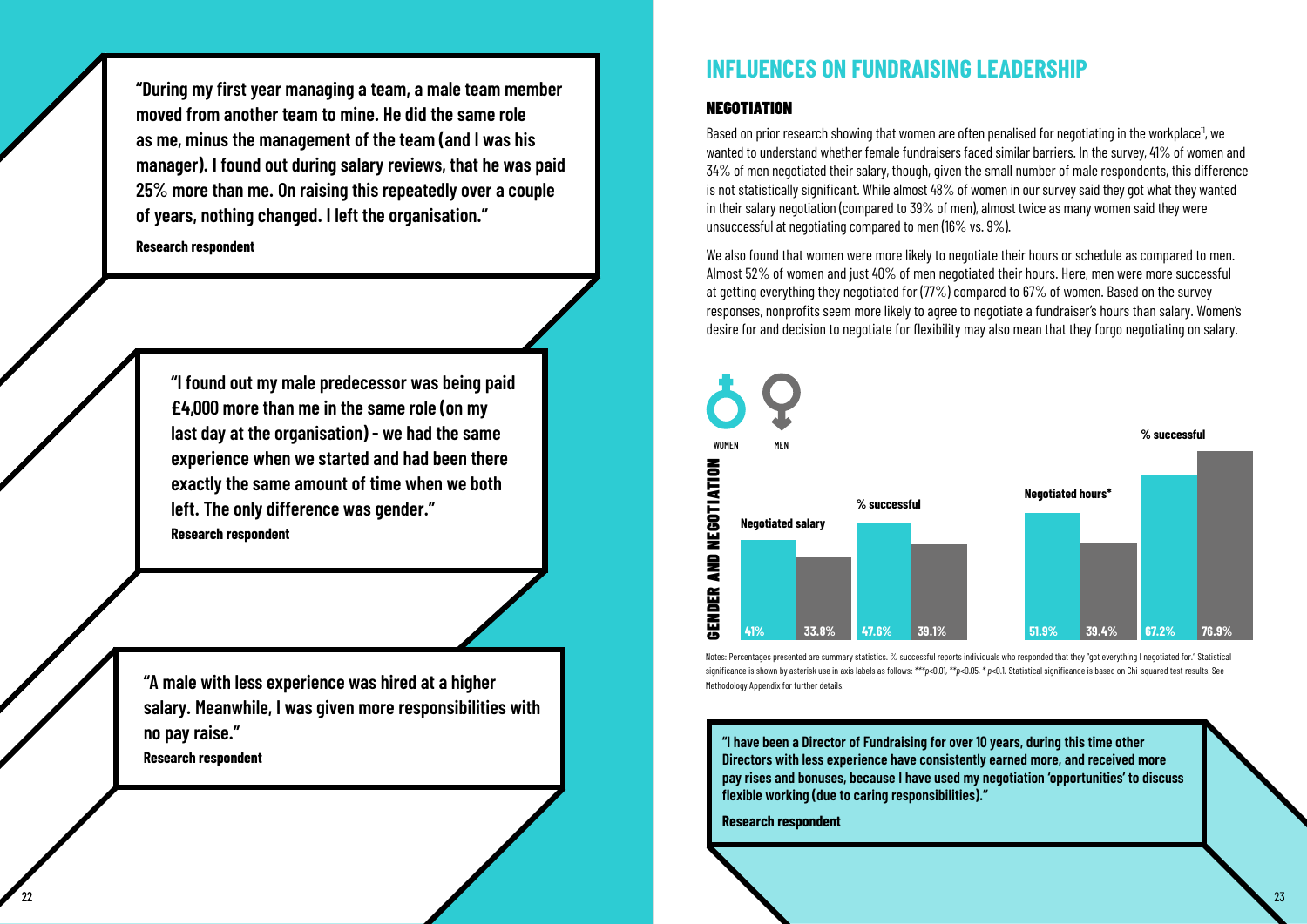**"Flexibility and creativity are key. With the right tools in place—such as laptops, webinars and Skype meetings—we can all work from anywhere, at any time. As long as we are delivering against our objectives it really doesn't matter how we break up our working week. Senior managers need to drop their traditional mindsets of 5 days 9-5 in the office, or being seen to be working late \*in the office\* in a management role and look at who genuinely has the skills and aptitude to do the job – then help them to climb the ladder."**

**Research respondent**

**"Men I've worked with seem to have usually left the team development, supporting colleagues, and any other necessary tasks that go unnoticed, to female colleagues, focusing their time instead on achieving 'personal' successes that they receive a lot of recognition for."**

**Research respondent**

#### **MENTORSHIP AND CAREER PLANNING**

We also wanted to understand how fundraisers used mentorship and career planning to help them advance in their careers. Regardless of gender, only about 8% of fundraisers reported having a formal career plan, though 56% said they had an informal career plan. A total 36% of respondents report not having a career plan at all.

Notes: Percentages presented are summary statistics. Statistical significance is shown by asterisk use in axis labels as follows: *\*\*\*p*<0.01*, \*\*p*<0.05*, \* p*<0.1*.*  Statistical significance is based on Chi-squared test results. See Methodology Appendix for further details

> Currently, 17% of respondents say they have a mentor while 30% report having had a mentor in the past, leaving over half (53%) of respondents who have never had a mentor. Of the 17% with a mentor now, the majority report being mentored by someone outside of their organisation versus someone within their organisation. Two-thirds of those being mentored said their mentor was another fundraiser and the vast majority report being very pleased with their mentoring relationships, with 98% saying their mentor was helpful.

> Despite the usefulness of mentors, only a third of respondents said that they currently are a mentor or have been a mentor in the past. However, almost 39% of respondents said that they would be willing to serve as a mentor. Men are significantly more likely to have been a mentor as compared to women, with 49% of men saying they have mentored compared to 31% of women<sup>13</sup>. Being mentored by someone of the same gender is more common than women being mentored by men and vice versa. Given the dominance of women in fundraising jobs, this suggests that more female mentors are needed in leadership positions to be mentors, which could include non-fundraising colleagues. The untapped potential of people willing to serve as mentors, and the unmet needs of those lacking a mentor, is a focus of one of our recommendations.

**"Positive role models and mentoring are important, as well as being encouraged by an organisation-wide focus on gender equality and positive messages about flexibility and leadership modelling good behaviour and language in all communication."**

**Research respondent**

**"My mentor is helpful in guiding me through my role, teaching me, opening me up to situations I haven't yet experienced in my role, trusting me and giving me responsibility. She has shaped the fundraiser I am becoming and I look up to her greatly."**

**Research respondent**



#### **LEADERSHIP POSITION AND ASPIRATION**

As reported above, men were no more likely to be part of the senior management team than women. However, men were more likely to consider their current position to be a leadership role in fundraising than women (67.6% of men compared to 54.6% of women)<sup>2</sup>. This suggests that personal perceptions, reinforced by social norms, as to the nature of leadership differ across genders, with men more likely to self-identify as leaders. We did not find a significant difference in the length of time it took men and women to reach what they consider to be a leadership position. On average, it took all fundraisers about 6.8 years of experience to reach a leadership position.

Of those fundraisers not currently in a leadership position, we found that women were significantly more likely than men to say they aspire to be in such roles. More than 81% of women aspire to a leadership position compared to 64% of men. This could be interpreted as indicating a greater quantity of ambition amongst women fundraisers, or it could highlight that there are more women whose ambitions are currently being frustrated.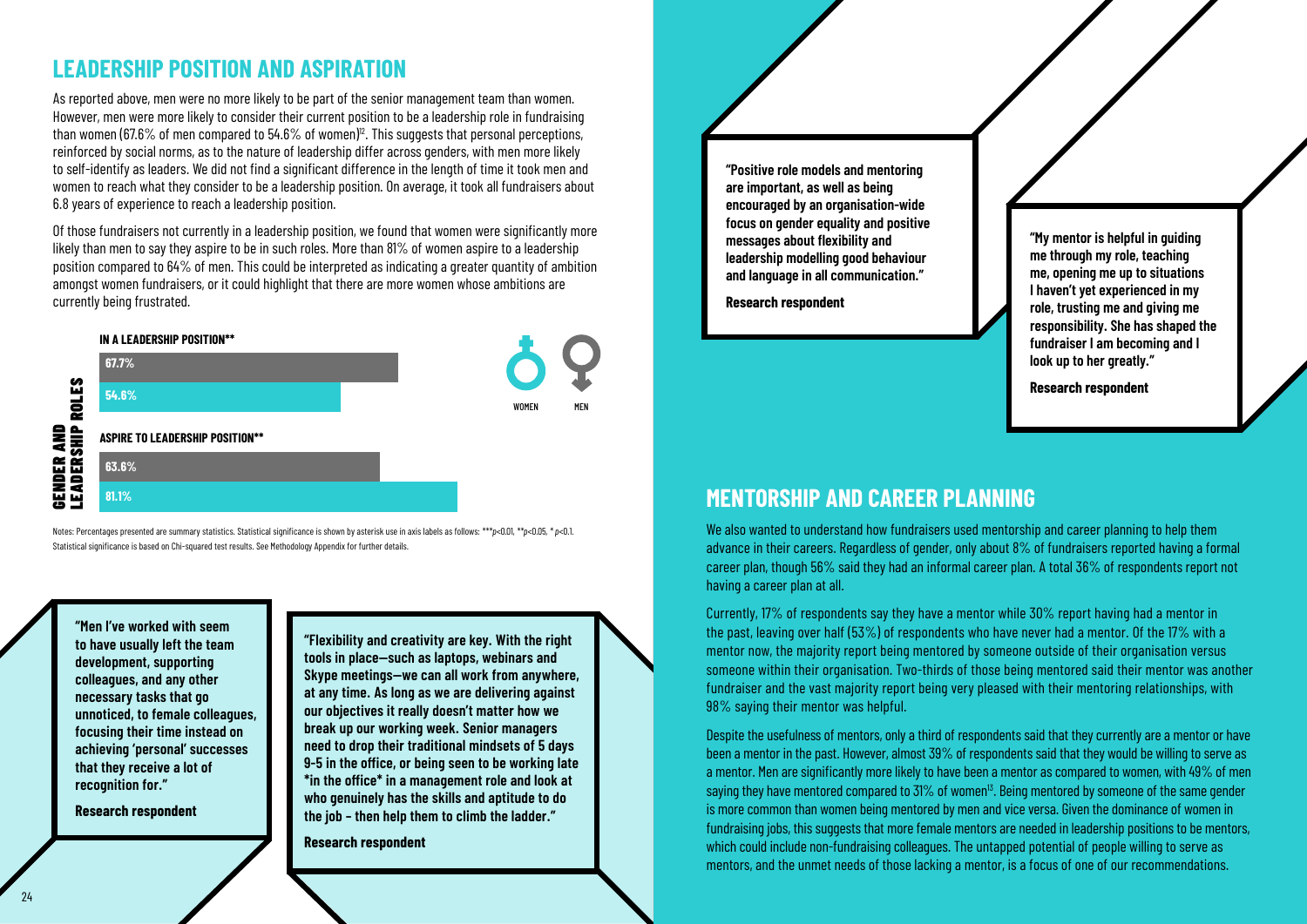#### WE ASKED RESPONDENTS TO SHARE EXAMPLES OF HOW THEY HAVE BEEN STEREOTYPED:

**"In any meeting outside of my team but within my organisation, which involves me and a male colleague, my male colleague is almost always deferred to as the main protagonist, regardless of who has actually called the meeting (me) and who is leading the project (me)." Research respondent**

**"Being asked by a former Trustee what I did, and when I told him I was a fundraiser, his response was 'do you flutter your eyelashes to bring all the cash in?'" Research respondent**

**"Senior volunteers assuming I am in a meeting to take notes. Generally not been able to command the immediate respect a man would have in the same role, from senior volunteers, board, donors." Research respondent**

**"I think it is so endemic it is very hard to pinpoint exact moments, it is about people's expectations of you and the room you have to maneuver." Research respondent**

### **GENDER STEREOTYPING**

Both men and women report experiencing stereotyping or preconceptions based on their gender at work, including around one in six who say this happens 'often'. However, women were significantly more likely to have this experience than men, with over 75% of women saying they had experienced stereotyping compared to 59% of men.

While both men and women experience stereotyping, women are more likely to report being stereotyped by board members and donors, arguably, the two most powerful stakeholder groups in charities, while men are more likely to report being stereotyped by their colleagues.



Notes: Percentages presented are summary statistics. Statistical significance is shown by asterisk use in axis labels as follows: *\*\*\*\* p*<0.001*, \*\*\*p*<0.01*, \*\*p*<0.05*, \*p*<0.1*.* Statistical significance is based on Chi-squared test results. See Methodology Appendix for further details.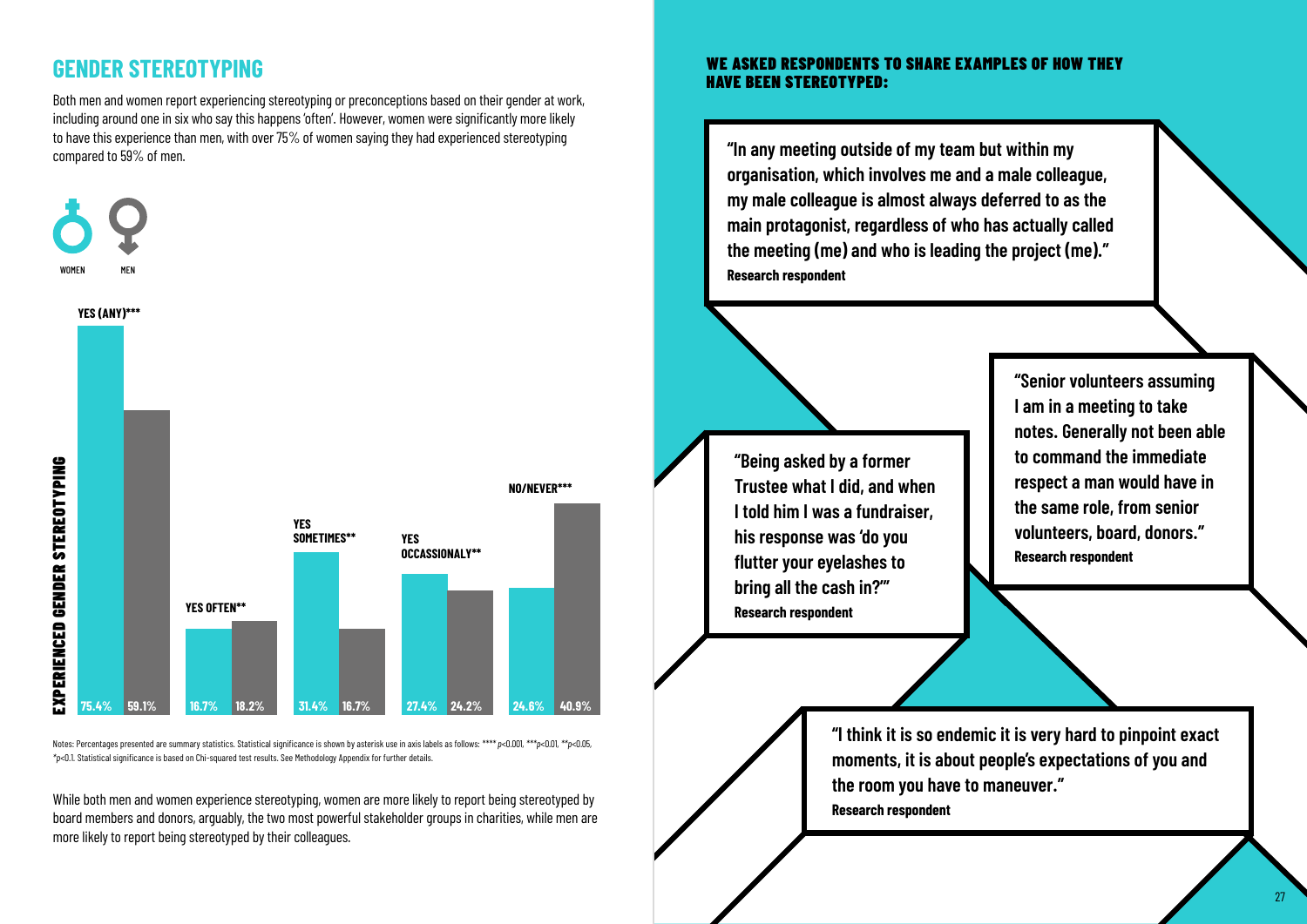

Notes: Percentages presented are summary statistics. Statistical significance is shown by asterisk use in axis labels as follows: *\*\*\*\* p*<0.001*, \*\*\*p*<0.01*, \*\*p*<0.05*.* Statistical significance is based on Chi-squared test results. See Methodology Appendix for further details.

Notes: Percentages presented are summary statistics. Statistical significance is shown by asterisk use in axis labels as follows: *\*\*\*\*p*<0.001*, \*\*\*p*<0.01*, \*\*p*<0.05*.*  Statistical significance is based on t-test results. See Methodology Appendix for further details.

Women are also significantly more likely to say that their experiences of being stereotyped have affected their aspirations to achieve a leadership positions—both positively and negatively. A third (33%) of women said it has made them more determined to achieve a leadership position in order to create change, while 17% of women felt discouraged from achieving a leadership position in the sector.

### **ATTITUDES TOWARDS LEADERSHIP POSITIONS**

The survey asked respondents a series of questions designed to understand individual attitudes toward leadership. Women were significantly more likely to say that getting to the top of their career was personally important to them and that they found it difficult to progress to more senior positions.



Women were more likely to say that workplace flexibility was important to them and that it was difficult to balance having a family and a fundraising career. Women did not rate their own self-confidence or performance differently than men. In fact, among our sample, women were more likely to actively seek career advancement opportunities. However, men were more likely to apply for a promotion even if they did not meet all the criteria.

**"I do think that I missed out on a promotion because I took time out to do IVF. That simply wouldn't have happened if I was a man. And if I had actually been pregnant it would have been illegal. At the time I was too devastated by what was happening (or not happening) in my personal life to really take it in, but now I see it as discriminatory." Research respondent**

**"Being the main carer means needing to work more flexibly than my husband – [and I] needed to stay in a role where family friendly policies were excellent but where my career was stagnant rather than being able to move on." Research respondent**

**"Menopause is still very much a hidden subject in the work place and there is a huge lack of support. It is often that women leaders will be older, and therefore affected by this issue—but without the support and flexibility needed to maintain a steady and successful career." Research respondent**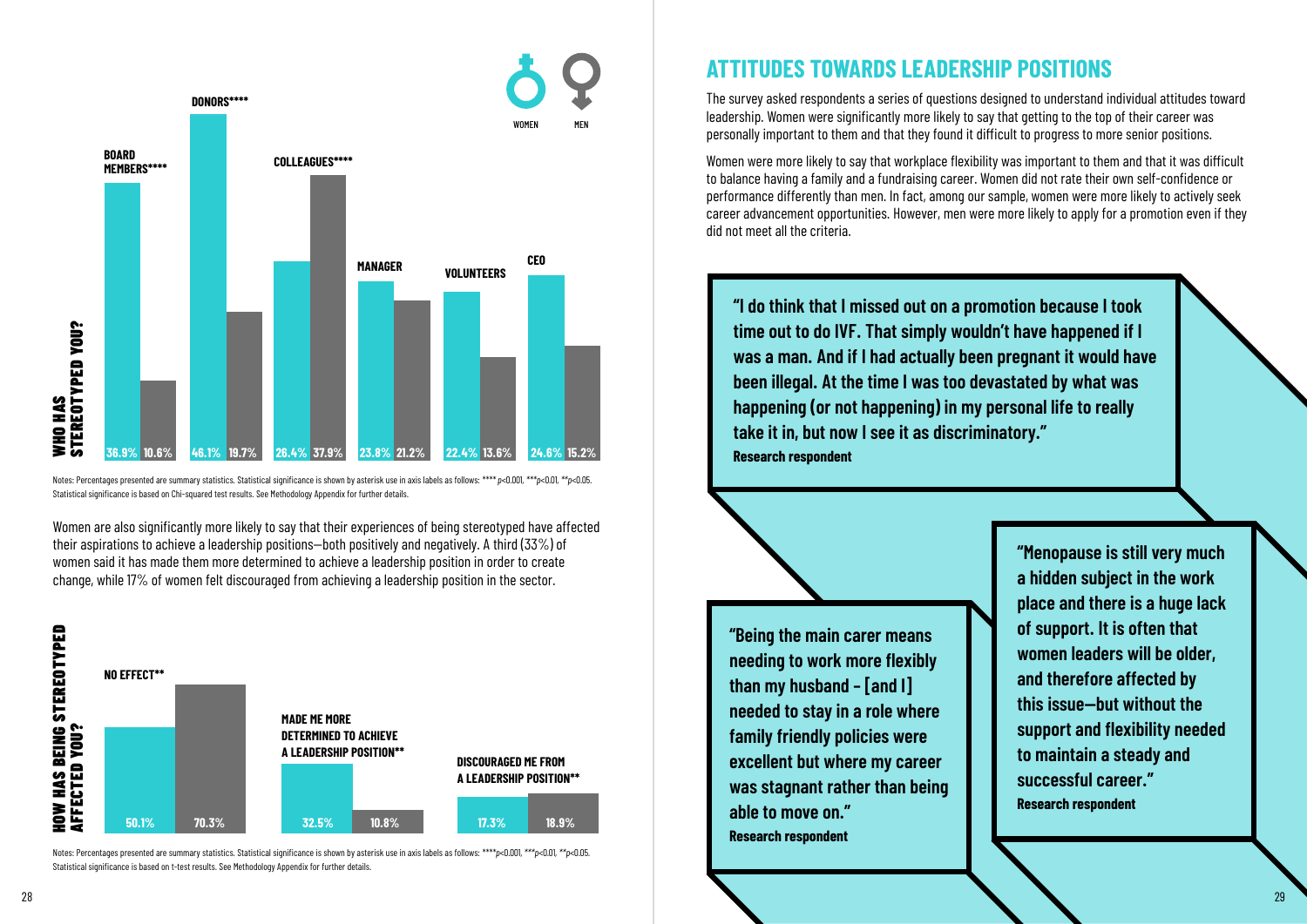#### ATTITUDES TOWARD LEADERSHIP (PERCENT WHO AGREE OR STRONGLY AGREE)

Notes: Respondents answered on a 5-point Likert scale. Percentages presented are the percentage of respondents selecting "strongly agree" and "agree." Statistical significance is based on the Mann-Whitney test on the full five-value response and is shown by asterisk use in axis labels as follows: \**\*\* p*<0.01*, \*\*p*<0.05*, \*p*<0.1. See Methodology Appendix for further detail.

A final series of questions asked what would encourage or discourage fundraisers from applying for a leadership position. Women were more likely to say they would be encouraged to apply if the role had significant trust and responsibility and if the charity had these features:

- **•** a diverse leadership team
- **•** flexible working
- **•** training opportunities were available
- **•** visible female role models in the organisation.

Having confidence in oneself and having the support of a mentor were also significantly likely to encourage women to apply for leadership positions.

On the other hand, women were more likely to say they would be discouraged from applying if the charity had a lack of diversity in their paid and/or volunteer leadership, if they lacked self-confidence, if the charity had been underperforming in fundraising income for a number of years, if the organisation lacked flexible working practices, and if there was a history of poor behavior shown toward women in the organisation.



In short, women were significantly more likely to say that a trio of factors would either encourage or discourage them applying for a leadership role—belief in their abilities to take on a particular leadership role, whether or not flexible working was available, and whether or not the leadership team was diverse.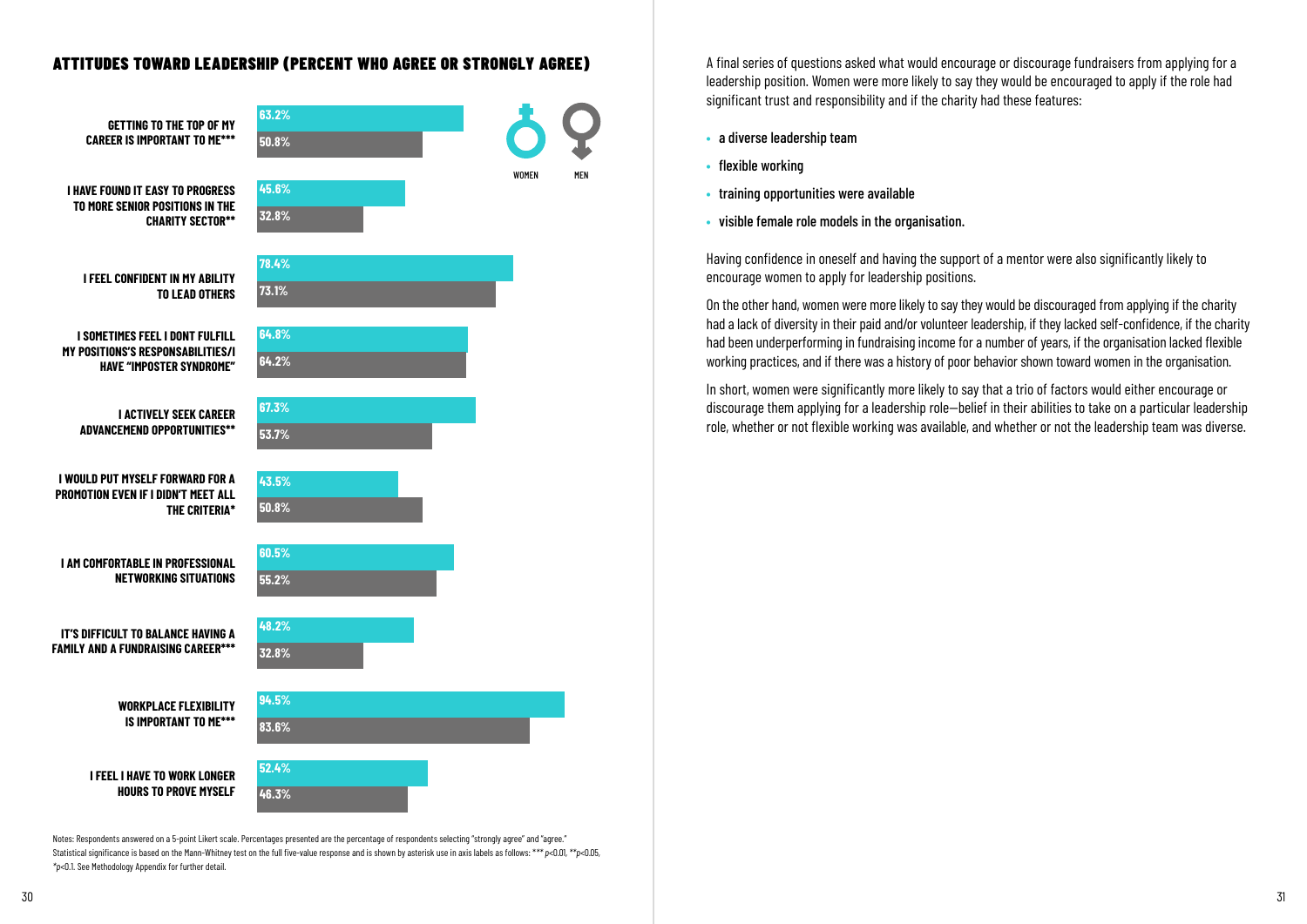#### WHAT WOULD DISCOURAGE YOU FROM APPLYING FOR A LEADERSHIP ROLE IN FUNDRAISING? (PERCENT WHO WOULD DEFINITELY BE DISCOURAGED)

Notes: Respondents answered the question marking "definitely discourage", "somewhat discourage" or "not discourage at all." Percentages presented are percentage of respondents selecting "definitely discourage." Statistical significance is based on the Mann-Whitney U test on the full three-value response and is shown by asterisk use in axis labels as follows: *\*\*\* p*<0.01*, \*\*p*<0.05*, \*p*<0.1*.* See Methodology Appendix for further detail.







#### WHAT WOULD ENCOURAGE YOU TO APPLY FOR A LEADERSHIP ROLE IN FUNDRAISING? (PERCENT WHO WOULD DEFINITELY BE ENCOURAGED)

| Ī                   | <b>LACK OF DIVERSITY</b><br><b>IN LEADERSHIP**</b>                     | 29.1%<br>18%                   |            |
|---------------------|------------------------------------------------------------------------|--------------------------------|------------|
| WOMEN<br><b>MEN</b> | <b>NOT PART OF SENIOR</b><br><b>MANAGEMENT TEAM</b>                    | <b>WOMEN</b><br>30.4%<br>32.8% | <b>MEN</b> |
|                     | <b>NEEDING TO</b><br><b>RELOCATE</b>                                   | 67.8%<br>59%                   |            |
|                     | <b>LACK OF WORK/</b><br><b>LIFE BALANCE</b>                            | 78.1%<br>72.1%                 |            |
|                     | <b>LACK OF SELF</b><br><b>CONFIDENCE***</b>                            | 52.4%<br>32.8%                 |            |
|                     | <b>ROLE IN DIFFERENT</b><br><b>CAUSE AREA</b>                          | 11.8%<br>3.3%                  |            |
|                     | <b>HISTORY OF</b><br><b>UNDERPERFORMING</b><br><b>IN FUNDRAISING**</b> | 15%<br>9.8%                    |            |
|                     | <b>PRIOR TURNOVER</b><br><b>IN ROLE</b>                                | 30.5%<br>31.1%                 |            |
|                     | <b>LACK OF FLEXIBLE</b><br>WORKING***                                  | 71.1%<br>52.5%                 |            |
|                     | <b>POOR BEHAVIOUR</b><br><b>TOWARD WOMEN***</b>                        | 88.6%<br>72.1%                 |            |

Notes: Respondents answered the question marking "definitely encourage", "somewhat encourage" or "not encourage at all." Percentages presented are percentage of respondents selecting "definitely encourage." Statistical significance is based on the Mann-Whitney U test on the full three-value response and is shown by asterisk use in axis labels as follows: *\*\*\* p*<0.01*, \*\*p*<0.05*, \*p*<0.1*.* See Methodology Appendix for further detail.

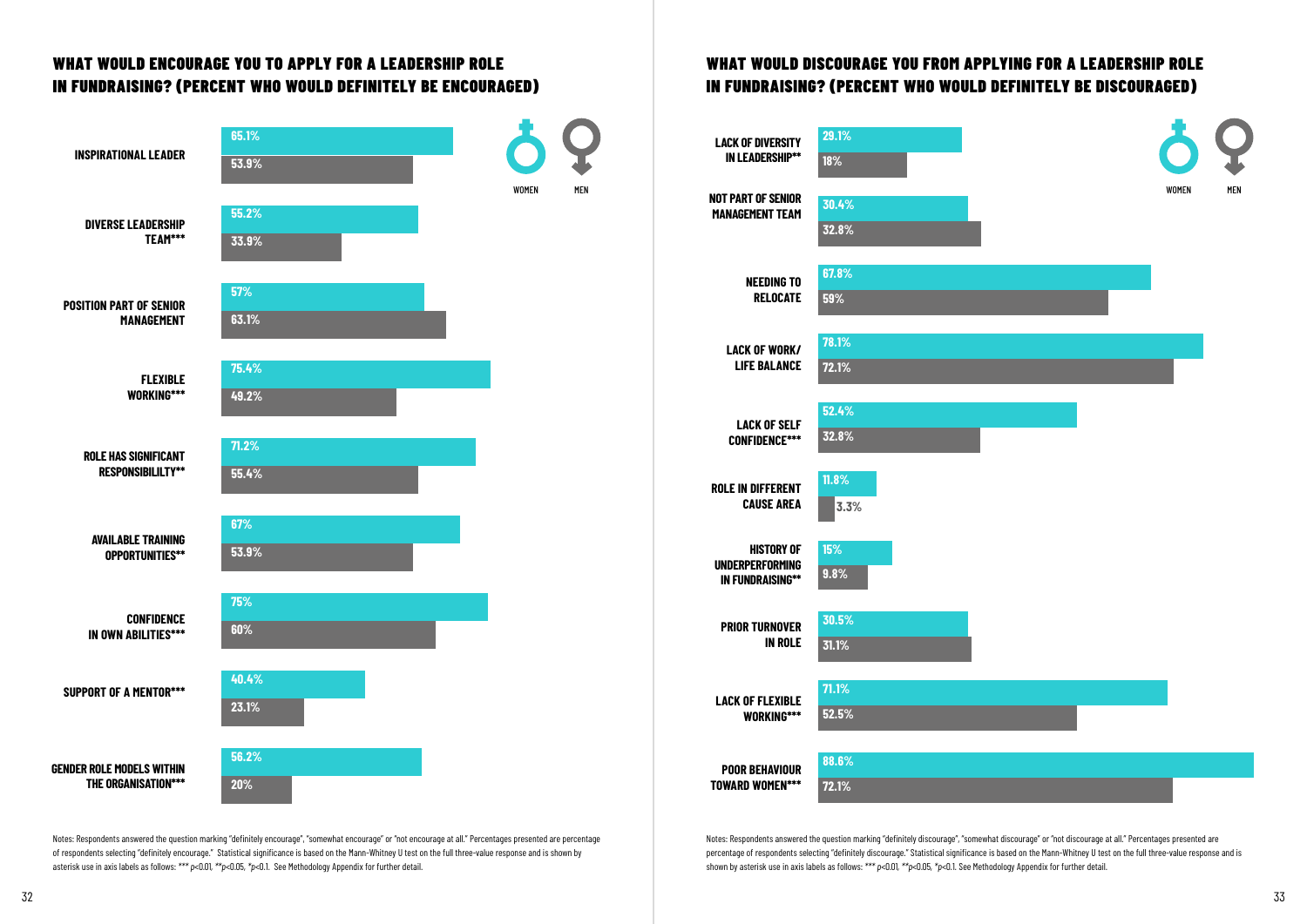### <span id="page-17-0"></span>**INSIGHTS FROM THE FRONT LINE**

Throughout our research, we heard about the importance women placed on having flexible working arrangements. But what does that take on the part of the organisation? According to Nina Allard, head of mass fundraising at Make-A-Wish, it took an office relocation for the organisation to rethink the way its employees worked.

Both Allard, as well as Kizzy Gardiner, head of UK fundraising at Shelterbox, shared instances of charity-sector employers who declined their requests for flexible working, or interpreted flexibility in a narrow way. The experiences caused each of them to leave their positions.

Even though Allard's role was advertised as a traditional, full-time role at five days a week, she accepted the position. Then she asked for a flexible working arrangement. Now, she condenses her work week into four days, working two days in the office and two days from home. "We're a resultsbased organisation, not clock-based," she says. *"It's the only organisation that I've worked for that walks the talk."*

#### **CASE STUDY: CREATING A WORKPLACE CULTURE OF FLEXIBILITY**

Four months into her position at Make-A-Wish, they announced they were moving offices, Allard says, and for a time, everyone was remote. *"Everyone in the organisation had to rethink the way they worked and the culture has changed quite significantly as a result. Employee trust is given 100% from the get go."* And it's not just employees with children who have the flexibility. Now, Make-A-Wish has done away with time-off-in-lieu requests, and given all employees more autonomy. They also value transparency and want new hires to be able to share their preferred workplace arrangements in their application.

Allard and her colleagues make full use of their calendars for scheduling, engage in regular communication through weekly check-ins, monthly face-to-face meetings, and a quarterly rolling review. They also use Microsoft Teams to be able to chat with one another and jointly manage projects.

*"It means that I've been able to have a family and a career,"* Allard says. *"More organisations need to realise that this is the way forward."*

For Kirsty Berrigan and Rebecca Landolt, sharing a full-time fundraising manager position at the Great Ormond Street Hospital Children's Charity provided both the flexibility and challenge they needed professionally after returning from maternity leave. And their success in the role suggests that it is opening the possibility to others as well.

A job share arrangement is a full-time job split between two individuals, each with responsibility for the success of the total job. In our survey, only four respondents out of more than 900 fundraisers said they have job sharing arrangements. It's a flexible workplace practice that women are championing, even though it remains rare.

Kirsty worked alongside senior leadership as a new role was being created. Having worked together in a previous role, Rebecca and Kirsty were confident they could form a productive team. They each work two and a half days per week with one of those days being a "crossover" day when they are both in the office.

Kizzy Gardiner, one of the two heads of UK fundraising at Shelterbox, has a similar arrangement with her job share partner. Unlike Rebecca and Kirsty however, Shelterbox recruited her job share partner with a traditional job advertisement, so the pair had not worked together before. Today, Kizzy and her partner have even applied for a promotion together and now jointly manage 30 people across two offices, about a third of the total organisation. "It's been pretty amazing for everybody, really," Kizzy says. "It would be a big job for one person." As the organisation is split across two locations, it means there's now a senior

#### **CASE STUDY: HOW JOB SHARING HELPS MID-CAREER WOMEN AND THEIR ORGANISATIONS**

leadership presence in both offices.

*"We've managed to work out a good relationship to complement each other's skills and taking turns at what we're good at,"* she says. *"I think it's worked out for everybody."*

For those who are unfamiliar with the arrangement, a job share can raise a lot of questions: Can two people manage the same person? Does it lead to duplication of work or frustration on the part of other staff? In reality, the women we spoke with said that having two people in one role actually is a net positive for the organisation. It brings two sets of experiences and different backgrounds to one position, providing more expansive ideas. It also requires the people in the job share to be in continuous communication with one another, but the women say that the try to make it easy for the staff around them. *"It's like a beautiful game of tennis,"* Rebecca said. *"We are like a ball that continually bounces and it can never be dropped. We try to help and support each other, even on our days off."* They also credit the charity for supporting them in their arrangement.

Job share can also be seen as a response to the limited number of part-time roles in more senior or leadership positions. *"There just are not part-time jobs available over a certain level. It just does not exist,"* says Kirsty.

Rebecca added, *"I am so passionate about the sector, I want to work for a charity and have a role where I can add value and feel appreciated—I want all of that—but I also want to be there for drop-off and pick-up the majority of the time for the children. I feel, although demanding, the balance works well for my life right now."*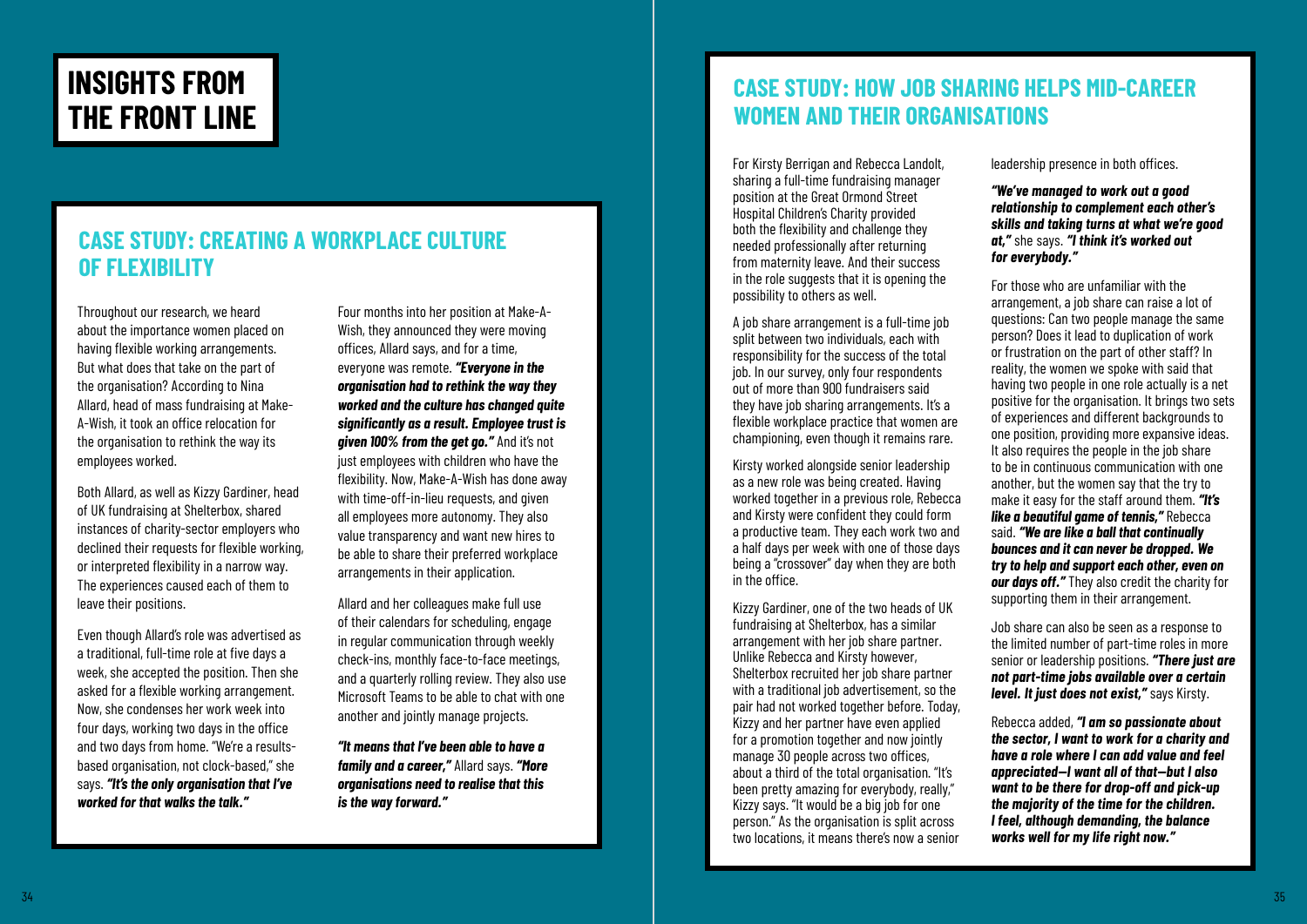At Bobath Scotland, creating part-time and flexible positions means more people can find roles in the charity sector work force. It's a philosophy embedded in the organisation's mission to support people with cerebral palsy.

Virginia Anderson, head of fundraising for Bobath, says, *"We cannot challenge other employers to offer flexibility to accommodate people with disabilities, or parents of children with disabilities, if we can't lead by example. If the parents of our kids couldn't apply for a job here, then we're not doing the right thing."* 

The organisation currently has a staff of 18, half of whom are in part-time roles. Unlike some employers, these roles are not just limited to administrative or project-work, but are one way that smaller organisations can recruit top talent.

*"Lots of people go part-time when they return from maternity [leave],"* Anderson says, *"But there's not lots of career jobs being advertised as part-time. We can get a bigger range of skills by juggling parttime workers and what they need from us. And we're lucky to have them. There's lots of people who would be stuck elsewhere, or doing jobs that are a step down from what they are capable of."*

#### **CASE STUDY: HOW PART-TIME POSITIONS ARE PART OF MISSION-FOCUSED WORK**

As with any organisation, some elements are non-negotiable, but Bobath is flexible where it can be. Bobath's fundraising and communications team have agreed to *"compulsory Wednesdays"* to build a sense of teamwork and enable the team to meet together. But beyond that, there is no single definition of what part-time is.

Anderson shared an example of recently advertising a communications manager position as part time, including flexible options of work-from-home and termtime-only working. *"The thing we were really clear about is that we wanted the best person for the job regardless of their circumstances. So the tone of the advertising was very much about that focus. Somebody that's going to turn up, care about what we do, have the skills that we needed, and then we would make it work, rather than the hours being a really fixed thing."*

Anderson says it's important to be specific about what a role needs to accomplish and then consider how an organisation can be flexible within that. *"Life is difficult enough for parents of disabled children, and particularly for mothers. If we take them as the benchmark, that cascades across all kinds of other women, and it's largely women who are carrying that responsibility in their family."*

Claire Rowney, executive director of fundraising, marketing and communications at Macmillan, credits talent development, coaching, and mentorship as crucial supports to enable her to take on one of the UK's top fundraising roles.

Rowney started her career in the charity sector delivering events, first for the National Deaf Children's Society, and later for Cancer Research UK (CRUK) where she worked her way up over the course of 13 years. One of the pivotal experiences she had there was being chosen to take part in CRUK's 18-month talent development program, where she received a postgraduate certificate in leadership. *"It was some of the best development that I've ever had," she says. "That really propelled me, in terms of my confidence, and it gave me a tool box of things to go to and learn that prepared me for future leadership challenges and developed my critical thinking."*

While CRUK made significant investments in their staff, they also asked employees to be flexible in the roles they took on in return. That led Rowney to move from heading events to leading a turn-around of the organisation's corporate fundraising. She led the organisation as they began Stand Up to Cancer and became the director of Stand Up Events and Innovation at CRUK. When her boss left, she applied for his position, the organisation's top fundraising job, and made it to the final round. While she didn't get the position, the experience gave her a confidence boost that she was ready, and a year later, she took her first executive

#### **CASE STUDY: ACHIEVING TOP POSITIONS MEANS HAVING CAREER SUPPORT**

director of fundraising position at Save the Children.

While Rowney acknowledges her own ambition and drive as part of her success, her former bosses also pushed her to keep looking forward and pursuing top roles, as did the support she received from the teams she's supervised. *"A lot of colleagues have helped me feel good enough that I could go for the next leadership position."* 

Her experience has informed her leadership philosophy today, particularly when it comes to believing in people and challenging them to reach higher. *"A lot of my job is just about nurturing their talent and their potential and being really confident on their behalf when they can't be confident themselves,"* she says. In addition, she's served as a mentor to a number of women and currently mentors three people outside of her organisation.

While Rowney has experienced success personally and professionally, she is keenly aware of fundraising's female leadership gap. When she helped hired her replacement at Save the Children, she recalled interviewing two women and eight men. **"***And that isn't because of anything other than who applied,"* she says. *"Of the people who apply, there's just far more men than women."* It's one of the things she hopes to change as a vice-chair and trustee for the Institute of Fundraising.

But when it comes to her career, Rowney says she just asked for the support she needed and doesn't think about being a woman. *"I think that can set you free."*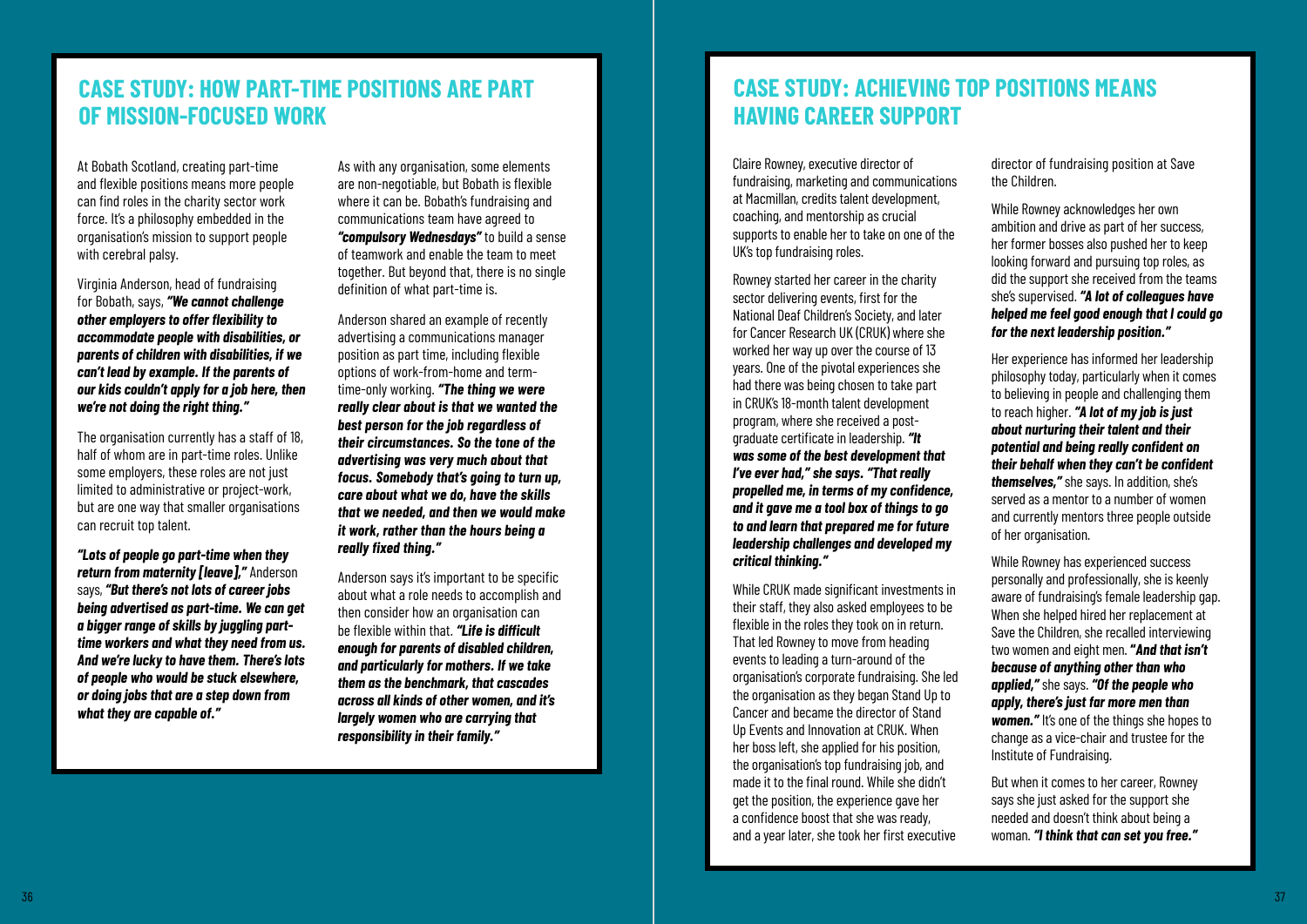**"I see myself [staying here] unless that amazing job comes up that's part-time, pays a load of money, and is really fulfilling and I guess everyone would go for that. It just doesn't exist!"** 

**Research respondent**

### <span id="page-19-0"></span>**WOMEN TALK ABOUT FUNDRAISING LEADERSHIP: FOCUS GROUP FINDINGS**

The focus group conversations, held with current and aspiring women fundraising leaders across the country, covered numerous issues whilst exploring factors that enable and impede career progression. Despite variations relating to career stage, regional location, and individual experiences, four key themes emerged in all the discussions, each of which are detailed on the following pages.

#### **1. ROLES THAT TRULY ENABLE WORK-LIFE BALANCE ARE CONSIDERED TO BE 'UNICORN JOBS', I.E. DESIRABLE BUT NON-EXISTENT.**

The charity sector is often viewed as a kinder place to work than other sectors, with—as the sector's name might suggest—employees expecting and experiencing a more 'charitable' approach to their employment: *"There's definitely an attraction knowing that actually I work for a charity, and they're going to be good, they're going to be nice to me."*

A number of focus group participants began working in the sector after having children because they were able to secure entry level jobs in fundraising that were open to people with broad, relevant life skills rather than professional qualifications or specific experience. Many participants also valued the *"flexibility and freedom"* that enabled them to be in part-time paid work and spend time with pre-school children, elderly parents, or to pursue personal goals and interests such as running marathons.

However, it was widely felt that the possibility of work-life balance diminished in more senior posts, leaving over-qualified women remaining in jobs they could do *"standing on my head"* because they felt themselves not to be the *"rare creatures"* who could manage the demanding time and focus required in leadership fundraising roles along with their familial responsibilities. This resulted in delays going for promotion because of the fear that the next rung on the professional ladder would not fit with personal commitments: *"When things are good, you're going to stay put,"* as one participant said.

The difficulty of finding a leadership role in fundraising that is compatible with private life was mentioned time and again in the focus groups, as these quotes illustrate:

**"It has to be perfect. It has to fit… I don't see me being able to change my role until my youngest is at secondary school, then I'll have much more freedom to do what I want to do."**

**Research respondent**

#### **2. WHAT IS A 'GOOD CAREER'? THERE IS A PERCEIVED TRADE-OFF BETWEEN PRIORITISING PERSONAL VALUES OR PRIORITISING CAREER PROGRESSION.**

A second theme in the focus group discussions concerned **the tension between having a good career and a good career**, such that there is a perceived trade-off between prioritising personal values or career progression.

The importance of having a passion for the cause and a connection to the charity's mission, means that values and outcomes are often prioritised over achieving a higher salary and career progression, a unique facet of the charity sector: *"I discovered quite quickly that the cause matters. I was offered a national role as senior manager and a considerable amount more money but instead I went to work for a charity that was personal for me as well, and it reignited everything that I had forgotten that I really loved about fundraising."* 

The search for a meaning at work is felt to be in keeping with choosing to work in the nonprofit rather than the for-profit sector: *"It's about identifying early on in your career what's the value that drives you. And actually if the value that drives you is knowing you can go home and sleep at night because somewhere you've made a difference, as opposed to knowing that you've hit a target and therefore the company's going to make more profit. I think it's about recognizing and having that kind of core value."*

Yet knowing one's values and being able to enact them rely on external factors, such as the right jobs being available and accessible. Many focus group participants noted the shortage of roles that met their desire to do good work at the level they were capable of operating: *"The lack of opportunities is a big barrier. Leadership roles are quite far and few between. I have moved around charities, but I still have to believe in the cause as well… how many charities would I really have that affiliation to, that I could really feel I could promote them as well as I would want to? So that's a big barrier for me."*

Once the practicalities of a job are also factored in (such as having the right location, hours, and flexibility) then the trade-off between career ambition and staying put becomes even tougher: *"You have to choose whether you want to sit still, and stay working in a wonderful environment with a job that you enjoy, and don't reach the levels that you want to get to. And it's a choice, but it's sometimes a tough choice."*

**"[Women] are making decisions based on more than just 'what's my next career step?' They're making decisions about: Where will the family be in this? And where do we need to be living? And what are the kids doing? And what about my elderly parents? So they are bringing more factors into their thinking than perhaps some of their male colleagues who are just thinking 'What's my next career step?'"**

**Research respondent**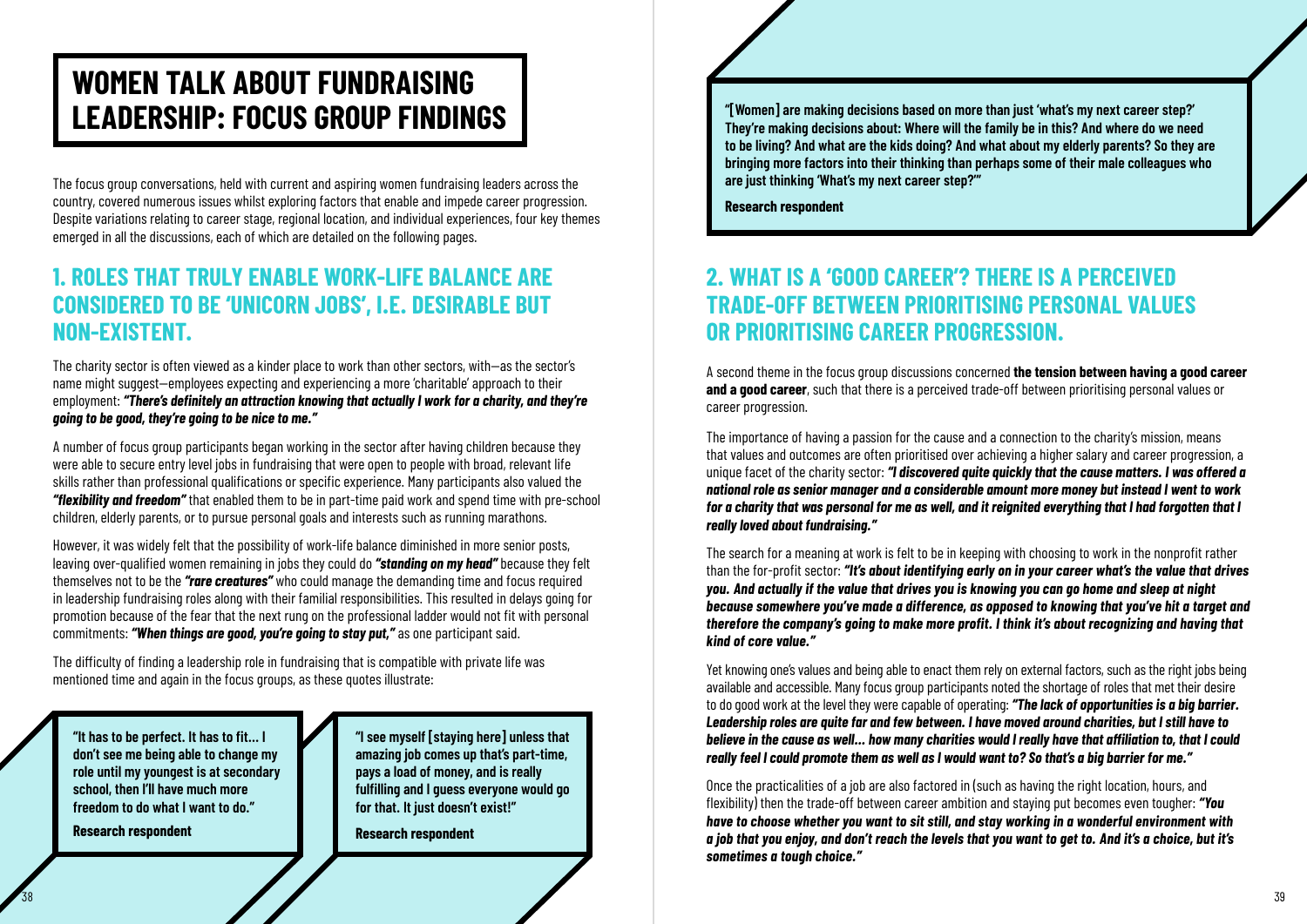

#### **3. FEMALE FUNDRAISERS HAVE MANY EXAMPLES OF EXPERIENCING "EVERYDAY SEXISM" IN THE WORKPLACE.**

The findings of the survey highlight that both male and female fundraisers often experience stereotyping and preconceptions based on their gender. Focus group participants elaborated on this statistic with examples of how 'everyday sexism' affects them in their work: *"If you go into one of those meetings where you're there to talk about the charity, when the community fundraiser is male, they all take him a cup of tea. And when the women come, who are community fundraisers, they expect them to help with the washing up."*

The dominance of women in certain fundraising channels, such as community fundraising, was a common talking point: *"Does it go back to the old bake sales and women doing things because they were at home? You know, fundraising they were doing for the playgroup, for the PTA? Or is it actually more that men just don't feel that it's a role for them? There's not many males doing fundraising in our region, is there?"*

One channel in which more men seem to operate is corporate fundraising: *"I recruited a corporate fundraiser and it was a man, and he had much more success than the person who'd been doing the job previously who was a woman. And that was attributed to the fact that the organisations he was going to, the decision makers, were men. So he was getting more doors opened, he was bringing more people into the [charity], he was getting more partnerships, and he was doing a really good job. And funnily enough, he brought one of the corporates in and arranged for me to meet them, and when I actually met them they thought that he was the boss. They just assumed! And when they found out the CEO was a woman, that completely freaked them out!"*

97% of charities say they offer flexible or part-time working, which gives rise to the question as to how meaningful those terms are. In particular, the word 'flexibility' was widely viewed as an ambiguous term that can be very minimal (e.g. the employee is able to start at 8:30 AM rather than 9 AM; or work from home one day a week but only on Tuesdays), whereas in an ideal scenario flexibility would be completely person-centred *("whatever flexibility you need to do the job and achieve the outcomes")<sup>14</sup>.* 

Of course, many women do work in corporate fundraising, and there was a concern that relationships between female fundraisers and male corporate donors reflects typical power relations: *"It's really interesting thinking about women coming into this [corporate fundraising role] because a lot of it is about sitting in rooms with very, very wealthy men and kind of being there to help them be entertained for the evening as they come to a concert or whatever. It's a very strange dynamic I think for somebody, a young woman in her career."*

Finally as fundraising is inevitably affected by the context in which it takes place, there was a belief that a more equal gender balance across all types of fundraising would be beneficial for the profession as a whole and to prevent the dominance of women to depress wages:

**"I think we should be looking to bring more men in [to fundraising jobs] and I do think – although it pains me to say it – that will help with [getting higher] salaries." Research respondent**

### **4. AMBIGUOUS JOB ADVERTS: WILL THE JOB ACTUALLY BE FLEXIBLE?**

The final theme from the focus groups was an issue with clarity in the recruitment process, which prevents fully informed decisions being made by job candidates aspiring to take on leadership positions in fundraising.

The difficulty in differentiating between genuine flexibility and 'window dressing' flexibility may result in women staying in jobs that suit their current caring responsibilities rather than taking a perceived risk by moving into or towards a leadership position that may not be compatible with their life and needs. On participant said: *"The flexibility thing is key for me. If I couldn't make it work with the family, then I couldn't make it work."*

Ambiguity in recruitment prevents informed decisions by aspiring leaders: *"When jobs are advertised it needs to be really clear that there is flex-time, that we work in a trusting environment that you will get your job done. Because when I'm talking about the caution of moving onto the next job, I need to know that in advance. I'm not going to go and throw myself into it, and find myself in a horrendous situation."*

It was felt that clearer job adverts and more upfront, accommodating approaches to flexibility would benefit the charity sector as well as the individual employees: *"It's really difficult to get employers to recognise that there are people around who have got loads and loads of skills and loads and loads of experience, but don't want a full-time job."*

The absence of this clarity means more women will miss out on getting their fair share of top jobs in fundraising.

**"I recruited a lady last year… she was really over-qualified for the job but clearly she was put off applying for more leadership-type roles because of her need for flexibility."**

**Research respondent**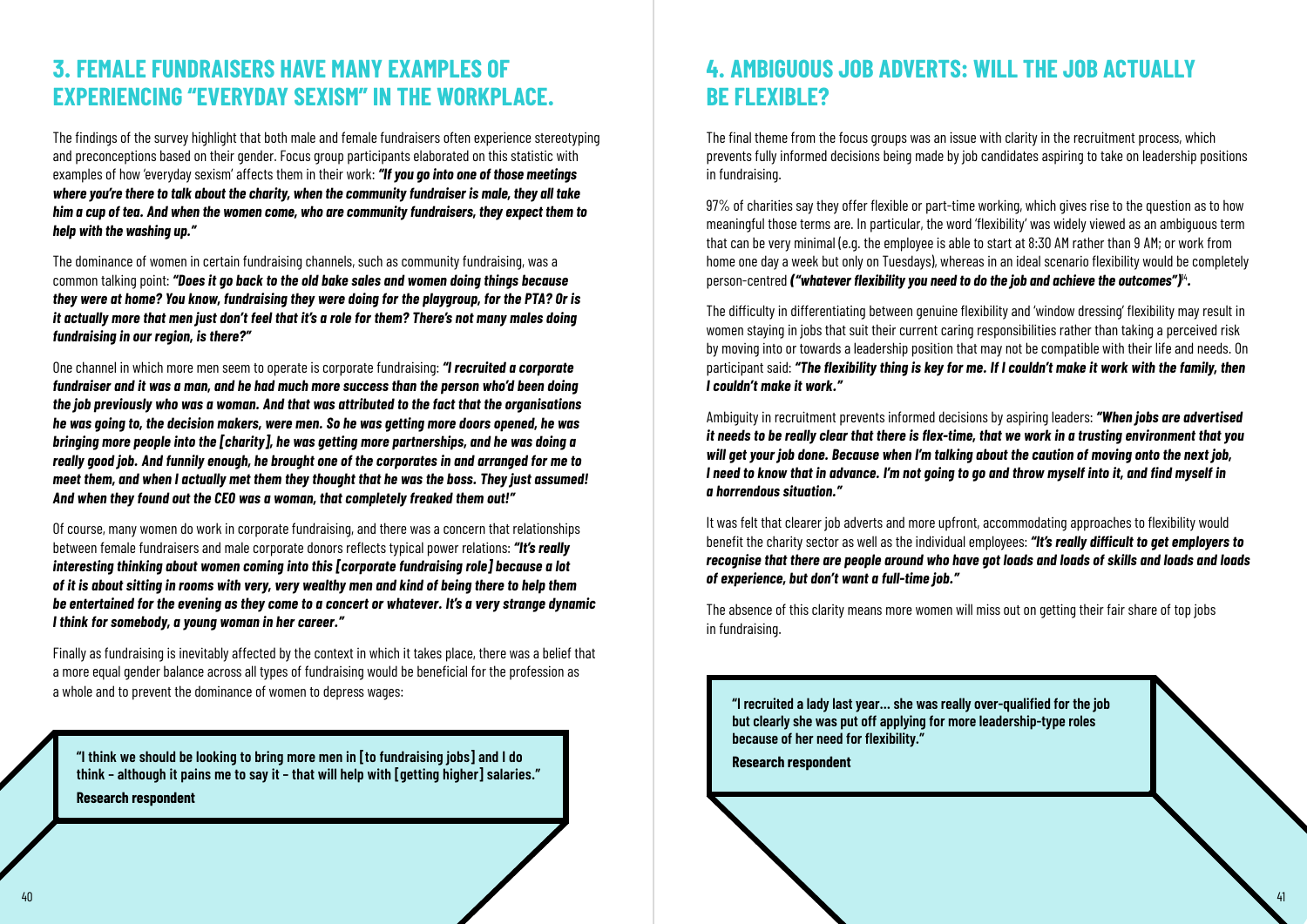

The findings presented in this report underscore the reality and the complexity of the issues faced by female fundraisers. If a leadership role that enables women to fully attend to their personal responsibilities and personal values alongside their professional commitments is viewed as a fantasy, akin to a 'unicorn', then it is unsurprising if they choose not to pursue that goal, however desirable it may be in principle. Moreover, the widespread experience of being treated differently by donors and leadership volunteers as a consequence of being female, and the lack of both clarity and vision in recruitment processes that deter capable applicants, also highlight the structural factors facing women who aspire to leadership positions in fundraising.

Together with the findings of the survey presented above, this report paints a picture of a sector brimming with unrealised talent. But it is by no means a portrait of despair: the case studies highlight many inventive ways that roles and workplaces can be re-imagined to accommodate all available talent, and the recommendations set out positive paths that can be taken by individual fundraisers, the charities they work for, and the membership body that represents all fundraisers.

We urge all who care about the charity sector to reflect on the findings and ideas presented in this report, and hope that collectively we can bring about the change that will prevent women fundraisers from missing out on realising their talent and ambitions, and will prevent society from missing out on their full contribution to a diverse and robust charity sector.

## <span id="page-21-0"></span>**FINAL THOUGHTS**

 **"As women we juggle so many hats, and yet we have less confidence in our own abilities. We feel we have to work twice as hard as our male counter parts put in longer hours at home in order to make up for being mothers and partners. Then the menopause fog hits us, knocks us right at the time in our lives where we should be prime for senior leadership. A time when we have so much to give in terms of experience and wisdom. We need to find a way to lift and support women through every life stage with training, mentoring, coaching and internal promotions so that when the time comes to step into the senior roles they are ready and confident."**

**Research respondent**

**"There is much, much more work to be done. Qualified, talented women are being denied opportunities that would only seek to enrich, strengthen and develop the charity sector. We can champion change if we are brave enough to stand up and admit our faults, admit our biases and work hard to rectify them. Consideration also needs to be taken for different intersections of women, women of colour, queer or disabled women are more likely to suffer from than your average white female, and this is an important thing to note, so that we can address the complex and deeply rooted discrimination."**

**Research respondent**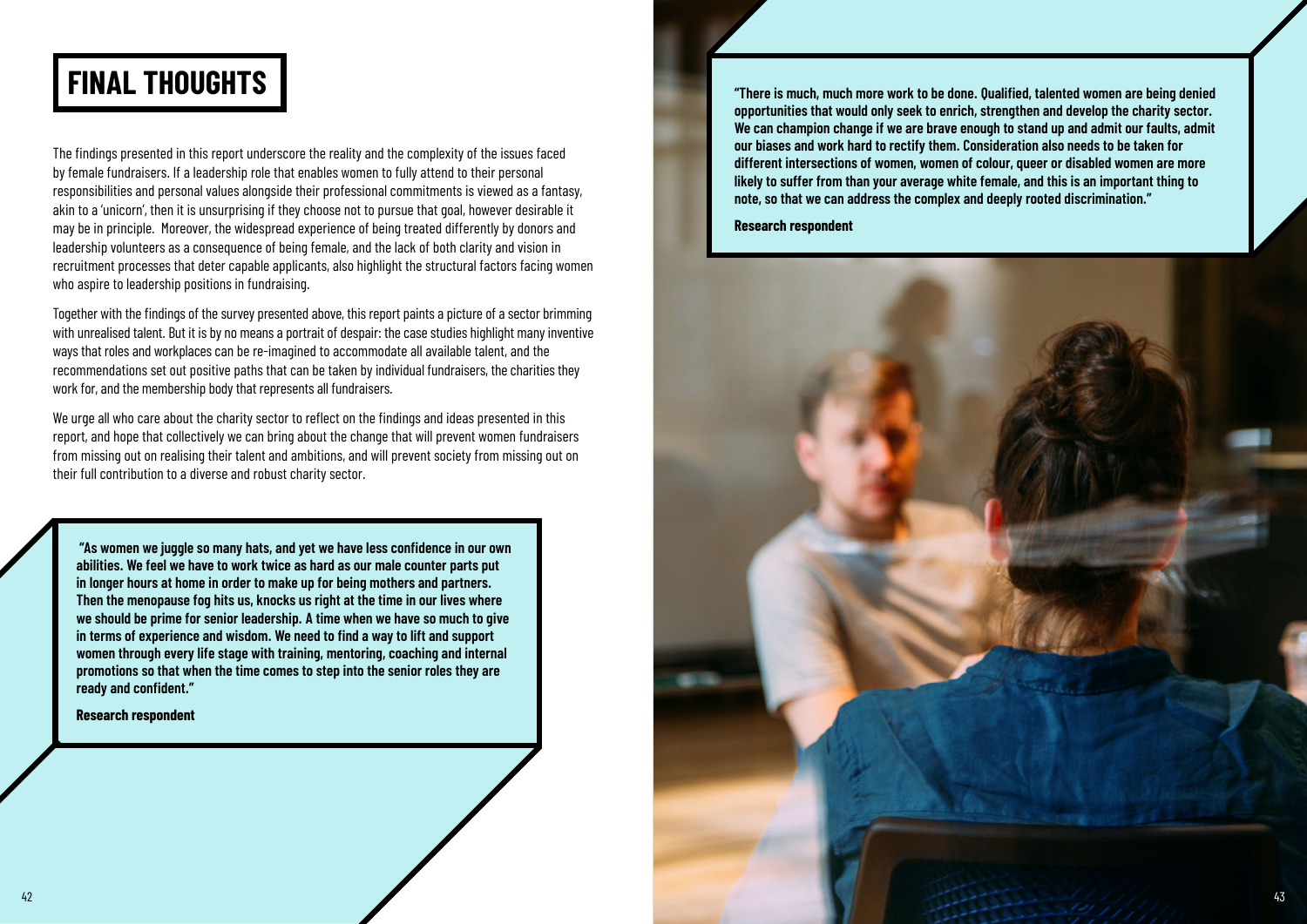## <span id="page-22-0"></span>**METHODOLOGY APPENDIX A NOTE ON TERMINOLOGY**

In order to understand the experiences and attitudes of both female and male fundraisers, we conducted an online survey, three in-person focus groups, and individual interviews with six fundraising leaders. Both the survey and focus groups aimed to understand the particular challenges faced by women who aspire to, or have achieved, leadership positions in fundraising. The interviewees were selected to highlight particular work supports, or other approaches, that benefited women fundraisers in their careers.

#### **ONLINE SURVEY**

During October 2019, an online survey was completed by 790 professional (paid) UK fundraisers who answered over 70 questions on topics such as their:

- **•** Pathways into fundraising;
- **•** Career progression and ambitions;
- **•** Workplace culture;
- **•** Availability of flexible working, mentors and role models;
- **•** Attitudes about leadership in fundraising;
- **•** Policies, practices and experiences of gender discrimination.

#### **FOCUS GROUPS**

Held during the Autumn of 2019 in three cities across the UK (Newcastle, Edinburgh and Canterbury) these extended discussions lasted between one and a half and two hours, and involved a total of 15 current and aspiring women leaders in fundraising.

Whilst the conversations were wide ranging, discussions centered around the following questions:

- **•** What's been most helpful in progressing your career to date?
- **•** What's encouraged you, or put you off, applying for leadership positions?
- **•** What sacrifices have you made/would you make to progress your career?

### **CASE STUDIES**

We interviewed six fundraising leaders about mechanisms, strategies, and approaches to workplace support that they have found helpful in advancing their careers, or those of their female colleagues. Four of these are featured throughout the report.

The authors of this report acknowledge that gender is not a binary construct, and that there is diversity within how individuals experience and think about their own gender. We invited all participants in the study to self-identify their gender, however our analysis is limited to those who chose the traditional categories of 'male' and 'female' as they represented over 99% of respondents.

#### **A NOTE ON INTERSECTIONALITY**

Discrimination arises as the result of complex and cumulative responses at the structural and personal level, to many different aspects of identity. Gender is only one of many protected characteristics that can influence people's experience in the workplace, and the authors acknowledge that for many women, their gender interacts with other identity-based characteristics, such as race, age, sexual orientation or disability, that also impact lived experience. Where the data allows, the impact of intersectionality is noted and highlighted.

#### **A NOTE ON STATISTICAL SIGNIFICANCE**

A variety of statistical analyses were used to analyze differences among respondents, including Chisquare measures of association, the Mann-Whitney U test, and linear regression on determinants of salary. Differences between genders that are highlighted in this report are all statistically significant, unless we note otherwise. Each chart clarifies whether the association is significant at the 95% level (<.05), or at the higher 99% level (<.01), which means that there is a 95% or 99% probability, respectively, that the findings are not due to chance.



#### WHAT IS THE CHANGE COLLECTIVE?

The Change Collective is all about professionals from across the fundraising sector working together to redefine its identity. Starting the conversations and programmes that end the challenges holding people back.

Change Collective partners are shaping their own organisations. Shifting the sector from the inside out. And they're coming together with the IoF to change the status quo.

Sign up **[here](http://bit.ly/ChangeCollective)** to take part in the conversation. **#ChangeCollective**